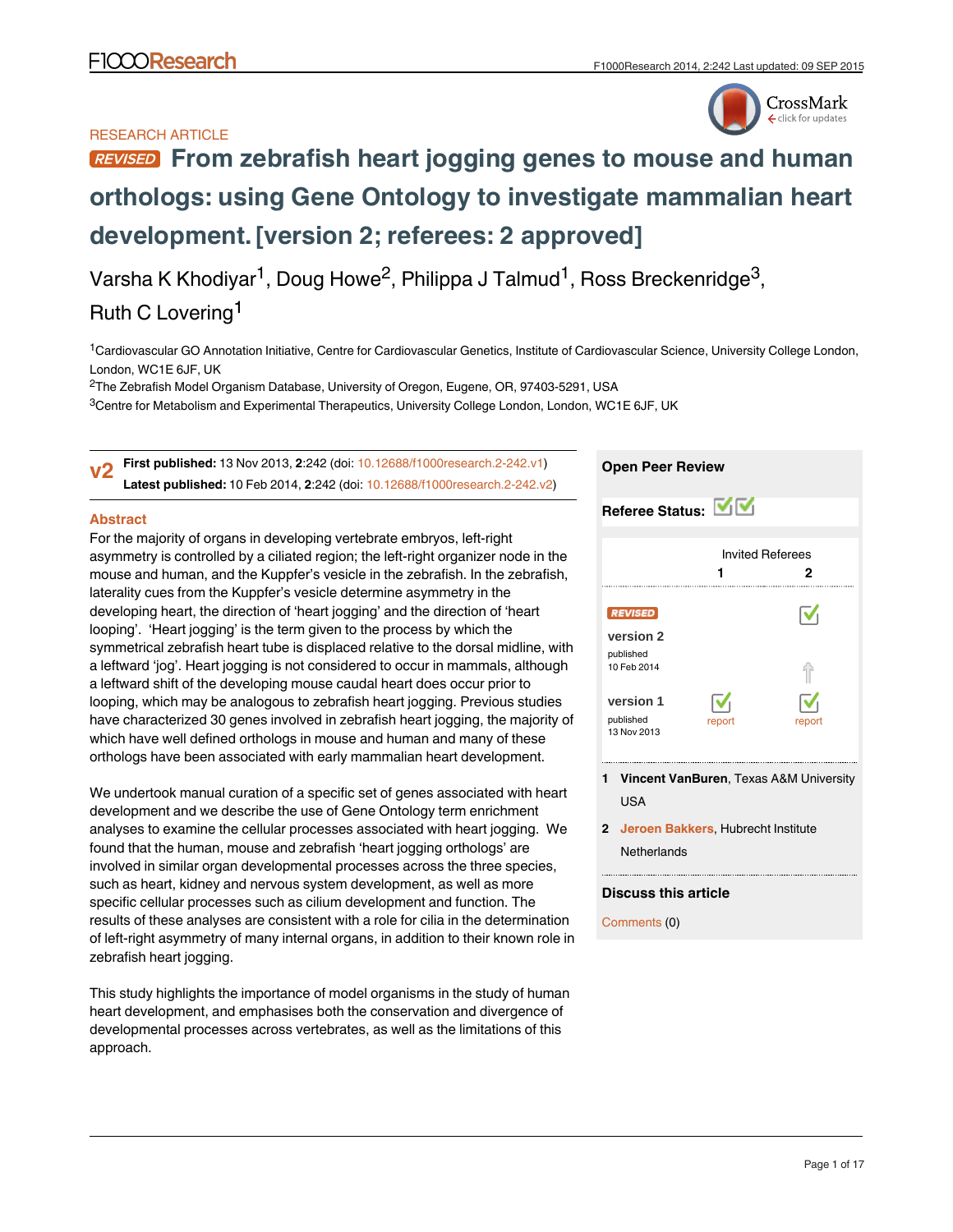**Corresponding author:** Ruth C Lovering (r.lovering@ucl.ac.uk)

**How to cite this article:** Khodiyar VK, Howe D, Talmud PJ *et al.* **From zebrafish heart jogging genes to mouse and human orthologs: using Gene Ontology to investigate mammalian heart development. [version 2; referees: 2 approved]** *F1000Research* 2014, **2**:242 (doi: [10.12688/f1000research.2-242.v2\)](http://dx.doi.org/10.12688/f1000research.2-242.v2)

**Copyright:** © 2014 Khodiyar VK *et al*. This is an open access article distributed under the terms of the [Creative Commons Attribution Licence,](http://creativecommons.org/licenses/by/3.0/) which permits unrestricted use, distribution, and reproduction in any medium, provided the original work is properly cited. Data associated with the article are available under the terms of the [Creative Commons Zero "No rights reserved" data waiver](http://creativecommons.org/publicdomain/zero/1.0/) (CC0 1.0 Public domain dedication).

**Grant information:** The Cardiovascular GO Annotation Initiative is funded by the British Heart Foundation (SP/07/007/23671 and RG/13/5/30112) and PJT is supported by the British Heart Foundation (RG08/014). The Zebrafish Model Organism Database is funded by the National Human Genome Research Institute (P41 HG002659) of the National Institutes of Health.

*The funders had no role in study design, data collection and analysis, decision to publish, or preparation of the manuscript.*

**Competing interests:** The authors declare that they have no conflict of interests. VKK is currently employed by *F1000Research*. Her role at the journal does not include any involvement in the pre-publication editorial checks, or with the refereeing process.

**First published:** 13 Nov 2013, **2**:242 (doi: [10.12688/f1000research.2-242.v1\)](http://dx.doi.org/10.12688/f1000research.2-242.v1)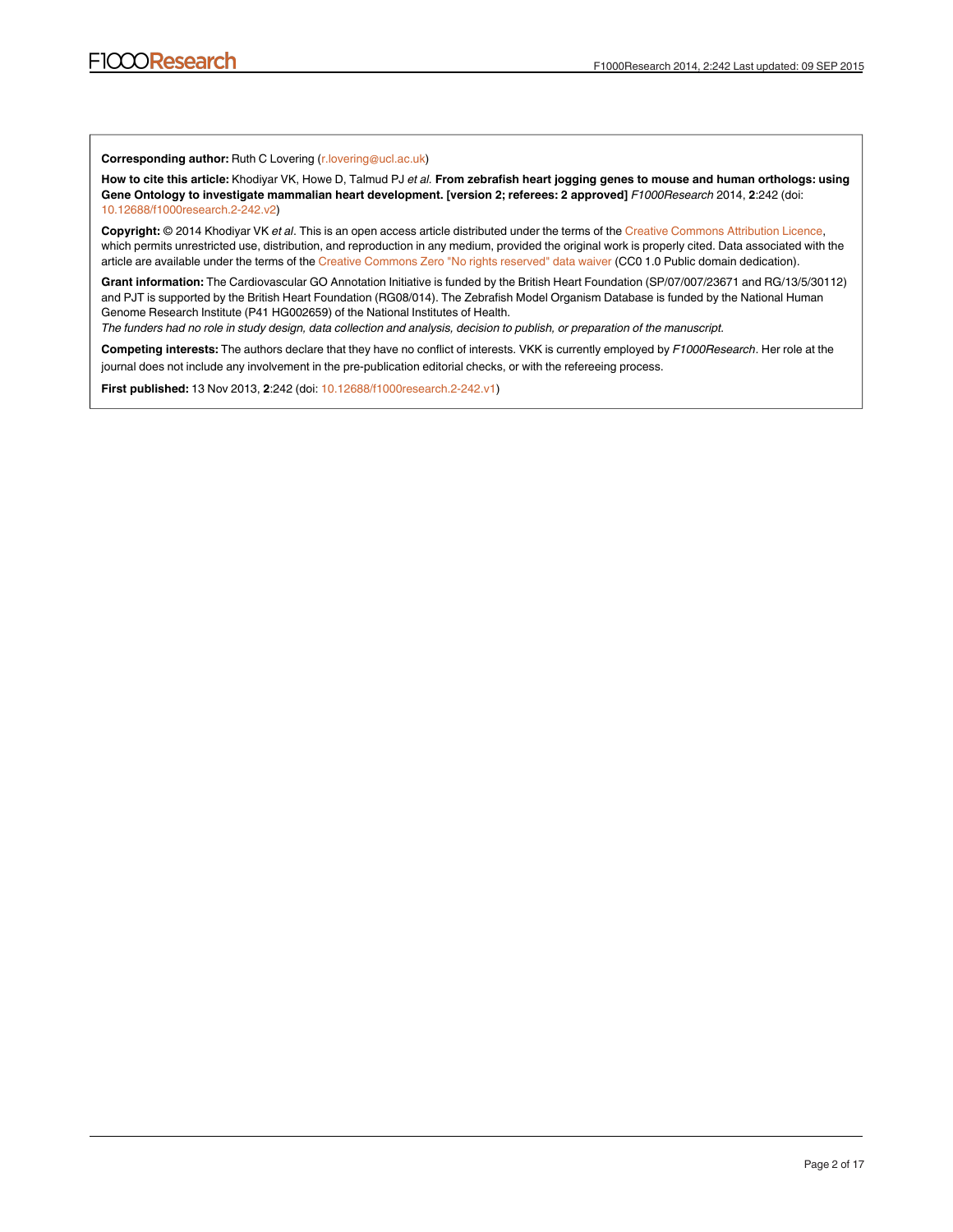#### **Amendments from Version 1**

The main changes from the previous version were included to address comments from the reviewers:

The methods subsection - Generation of the list of zebrafish jogging genes section: edited to make it clearer how the list of zebrafish jogging genes was generated and the limitation of the approach taken to create a list of 'heart jogging genes'.

In Discussion - paragraph 4: edited to create more positive statements about the role of the 'jogging ortholog' genes, in human heart development.

**See referee reports**

#### **Introduction**

An understanding of heart development is important for the treatment of both congenital and acquired heart disease. The majority of heart development studies use model organisms for ethical and practical reasons. Transparent fish embryos, as well chick embryos, enable the developing heart to be studied in real time<sup>1</sup>, and the mouse continues to be a key model organism used to investigate mammalian heart development<sup>2</sup>. Although there is substantial evolutionary conservation in the development of left-right axis asymmetry, there is divergence between species<sup>3</sup>. The earliest events in mammalian heart development are of great interest, but are poorly understood relative to externally developing organs, due to practical constraints.

For the majority of developing vertebrate embryos left-right asymmetry is controlled by a ciliated region; the left-right organizer node in the mouse and human, and the Kuppfer's vesicle in the zebrafish $4.5$ . In the zebrafish, laterality cues from the Kuppfer's vesicle determine asymmetry in the developing heart, and consequently the direction of heart jogging and heart looping. At 24 hours post-fertilization (hpf) the symmetrical zebrafish heart tube is displaced relative to the dorsal midline, with a leftward 'jog'. At 36hpf the heart tube then loops to the right to create the asymmetric heart<sup>5,6</sup>. Cilia within the Kuppfer's vesicle are known to be instrumental in establishing left-right asymmetry and consequently play a significant role in determining the direction of heart jogging<sup>7</sup> and heart looping<sup>[8](#page-10-0)</sup>. However, a failure of heart jogging does not necessarily imply that there will be a failure in heart looping, and vice versa. In addition, asymmetric cell migration has been implicated as a key factor in the process of heart jogging $9-13$ . Several of the genes involved in zebrafish heart jogging have been identified from mutation, morpholino and functional complementation studies $6,10,13-26$  $6,10,13-26$ .

We sought to determine whether the use of Gene Ontology (GO) annotation could offer mechanistic clues to early mammalian heart development. GO is a controlled vocabulary that is used to describe gene product function $27$ . GO describes three aspects of a gene product's biology: the *biological process* that the gene product is involved in, the specific *molecular function* of the gene product and the *cellular component* that the gene product is located in. GO terms are associated in a directed acyclic graph (DAG), and thus have defined relationships to each other.

The process of heart looping has been described in a variety of higher eukaryotes $2,28,29$  $2,28,29$  $2,28,29$ , and the occurrence of dextral-looping, the

early phase of heart looping, appears to be conserved from zebrafish to chicken to humans. In addition, many congenital heart abnormalities, such as dextrocardia and isomerisms are thought to be due to abnormal heart looping<sup>2,[30](#page-11-0)</sup> and ciliary dysfunction has been associated with 50% of patients with congenital heart disease and heterotaxy<sup>31</sup>. However, the process of heart jogging has only been described in zebrafish<sup>6</sup>. Biben and Harvey describe a leftward shift of the developing mouse caudal heart prior to looping, which may be analogous to heart jogging in zebrafish $28$ , but to our knowledge this has not been investigated further, and heart jogging is not considered to occur in mammals. Consequently, when the ontology describing heart development was expanded<sup>[32](#page-11-0)</sup>, limitations were included to prevent the association of the GO term 'heart jogging' to mammalian gene products $33$ . However, an absence of evidence is not evidence of absence, hence it remains a possibility that heart jogging also occurs in mammalian systems.

Although there has been substantial progress in heart development research<sup>1,3,4[,29](#page-11-0)</sup>, there are clearly gaps in our understanding of early heart development, particularly in the mammal. Functional enrichment analysis of genes known to be involved in zebrafish heart jogging, and also of the human and mouse orthologs of these zebrafish heart jogging genes, identifies many conserved biological processes, functions and cellular locations across these three species. The results of these analyses support the role of cilia in symmetry breaking and the importance of cell signalling in early heart development.

#### **Methods**

#### Generation of the list of zebrafish heart jogging genes

A list of 30 zebrafish genes that affect heart jogging was compiled using a variety of approaches.Twelve zebrafish proteins were identified as they were already annotated to the 'heart jogging' GO terms, the remaining 18 proteins were then identified using the ZFIN (<http://zfin.org/>) Site Search, with the search phrase 'heart jogging', and filtering using the 'Expression/Phenotypes' category. This search retrieves figures from papers that have 'heart jogging' in the figure legend, and thus are likely to be describing specific zebrafish genes (and proteins) involved in this process. Many of these genes had not yet been curated with GO terms. Each of the papers identified in this way were reviewed; of the 23 zebrafish genes identified in these papers five (Bmpr1aa, Tbx1, unm\_hu119, unm\_hu202, unm\_hu304) were eliminated, as none of these papers provided experimental evidence for the involvement of these genes in heart jogging. This left 30 zebrafish proteins with strong evidence for a role in the heart jogging process ([Table 1](#page-3-0)). The experimental evidence describing the association of each gene to the process of heart jogging was manually reviewed, to ensure consistent criteria were applied.

#### Generation of the list of human and mouse 'jogging ortholog' genes

The HUGO Gene Nomenclature Committee Comparison of Orthology Predictions (HCOP) search tool [\(http://www.genenames.org/](http://www.genenames.org/cgi-bin/hcop.pl) [cgi-bin/hcop.pl](http://www.genenames.org/cgi-bin/hcop.pl)) was used to identify the closest possible human and mouse ortholog for each of the 30 zebrafish genes. HCOP displays predictions from 11 homology prediction tools, including EnsemblCompara, Homologene and Inparanoid<sup>34</sup>. For all but one gene, *southpaw*, HCOP returned human or mouse homologs for the zebrafish genes. The lack of a close mammalian ortholog of *southpaw*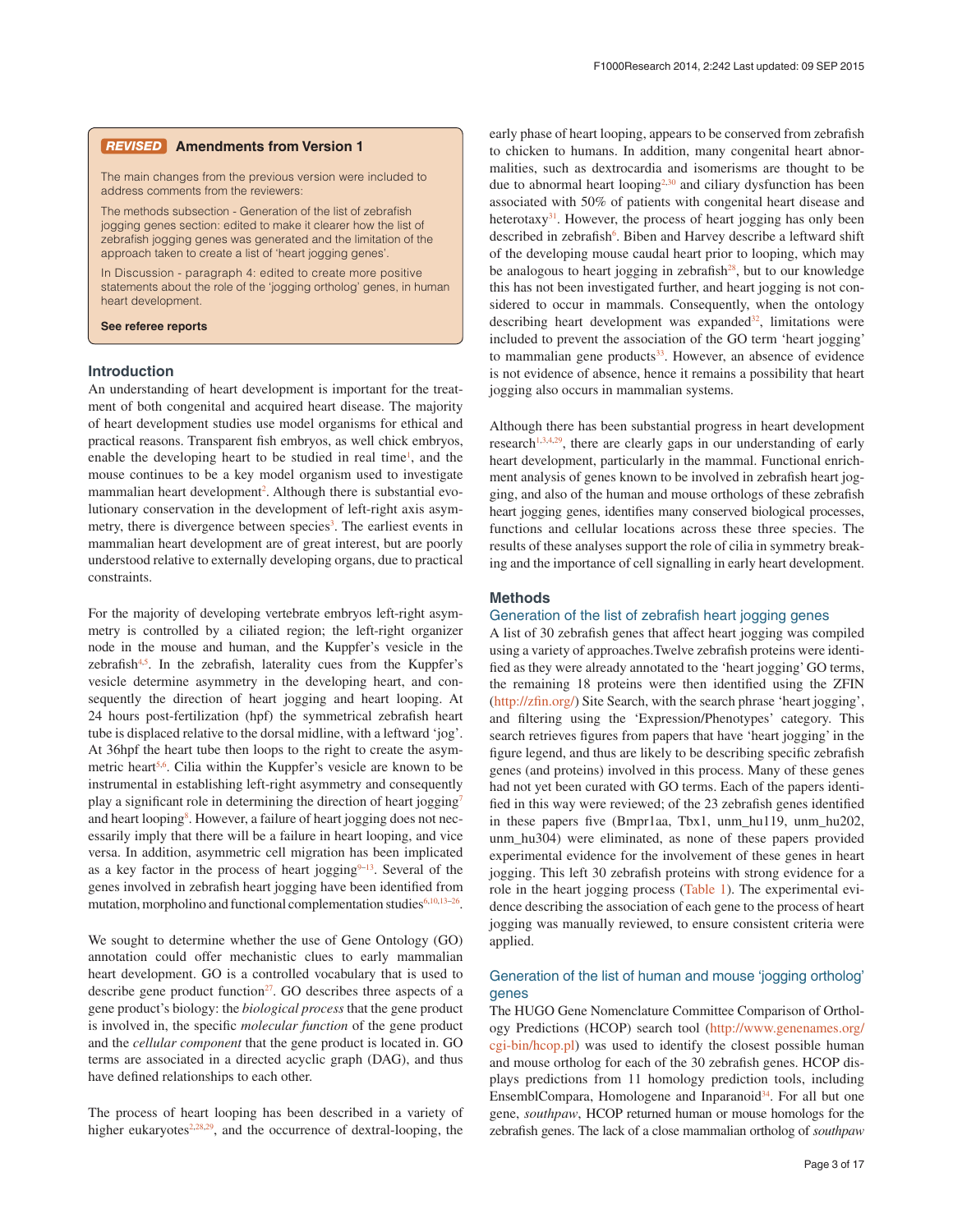<span id="page-3-0"></span>**Table 1. Proteins included in zebrafish 'jogging' gene list and the human and mouse 'jogging ortholog' gene lists.** The evidence for these 30 zebrafish proteins having a role in heart jogging comes from mutant, morpholino or functional complementation studies, as described in the associated publications.

| Zebrafish gene symbol<br>(protein ID) | Human gene symbol<br>(protein ID) | <b>Mouse gene symbol</b><br>(protein ID) |  |  |  |  |
|---------------------------------------|-----------------------------------|------------------------------------------|--|--|--|--|
| acvr1 <sup>6</sup> (Q9DGI6)           | ACVRL1 (P37023)                   | Acvrl1 (Q61288)                          |  |  |  |  |
| apc <sup>57</sup> (F1QN37)            | APC (P25054)                      | Apc (Q61315)                             |  |  |  |  |
| bmp46,13 (O57574)                     | BMP4 (P12644)                     | Bmp4 (P21275)                            |  |  |  |  |
| $bmp7a6$ (Q9PTF9)                     | BMP7 (P18075)                     | Bmp7 (P23359)                            |  |  |  |  |
| bmpr2a <sup>20</sup> (Q288P3)         |                                   |                                          |  |  |  |  |
| bmpr2b <sup>20</sup> (Q288P2)         | BMPR2 (Q13873)                    | Bmpr2 (035607)                           |  |  |  |  |
| camk2a <sup>14</sup> (Q32PV2)         | CAMK2A (Q9UQM7)                   | Camk2a (P11798)                          |  |  |  |  |
| camk2b2 <sup>14</sup> (E7F012)        | CAMK2B (Q13554)                   | Camk2b (P28652)                          |  |  |  |  |
| camk2g1 <sup>14</sup> (Q4V9P8)        | CAMK2G (Q13555)                   | Camk2g (Q923T9)                          |  |  |  |  |
| ccdc103° (Q6DGB6)                     | CCDC103 (Q8IW40)                  | Ccdc103 (Q9D9P2)                         |  |  |  |  |
| ccdc40 <sup>6</sup> (Q56A40)          | CCDC40 (Q4G0X9)                   | Ccdc40 (Q8BI79)                          |  |  |  |  |
| $cob^{23}$ (11X3U9)                   | COBL (075128)                     | Cobl (Q5NBX1)                            |  |  |  |  |
| dand5 <sup>15</sup> (Q76C29)          | DAND5 (Q8N907)                    | Dand5 (Q76LW6)                           |  |  |  |  |
| dnaaf16,10 (Q7ZV84)                   | DNAAF1 (Q8NEP3)                   | Dnaaf1 (Q9D2H9)                          |  |  |  |  |
| dub <sup>22</sup> (Q0P484)            | RCSD1 (Q6JBY9)                    | Rcsd1 (Q3UZA1)                           |  |  |  |  |
| fgfr2 <sup>18</sup> (Q8JG38)          | FGFR2 (P21802)                    | Fgfr2 (P21803)                           |  |  |  |  |
| foxh 16,58 (Q919E1)                   | FOXH1 (075593)                    | Foxh1 (O88621)                           |  |  |  |  |
| foxj1 $a^{25}$ (Q08Cl2)               | FOXJ1 (Q92949)                    | Foxj1 (Q61660)                           |  |  |  |  |
| $foxj1b^{25}$ (F1R8Z9)                |                                   |                                          |  |  |  |  |
| fzd2 <sup>22</sup> (Q90YL7)           | FZD2 (Q14332)                     | Fzd2 (Q9JIP6)                            |  |  |  |  |
| gsk3b <sup>17</sup> (Q9IBD2)          | GSK3B (P49841)                    | Gsk3b (Q9WV60)                           |  |  |  |  |
| has2 <sup>13</sup> (Q9DG41)           | HAS2 (Q92819)                     | Has2 (P70312)                            |  |  |  |  |
| $Irrc66$ (B3DH20)                     | LRRC6 (Q86X45)                    | Lrrc6 (O88978)                           |  |  |  |  |
| nipbla <sup>21</sup> (F5HSE3)         | NIPBL (Q6KC79)                    | Nipbl (Q6KCD5)                           |  |  |  |  |
| $Niplblb21$ (F1QBY1)                  |                                   |                                          |  |  |  |  |
| nkd1 <sup>24</sup> (Q2TJA6)           | NKD1 (Q969G9)                     | Nkd1 (Q99MH6)                            |  |  |  |  |
| nphp3 <sup>26</sup> (P0Cl65)          | NPHP3 (Q7Z494)                    | Nphp3 (Q7TNH6)                           |  |  |  |  |
| pkd2 <sup>6</sup> (Q6IVV8)            | PKD2 (Q13563)                     | Pkd2 (O35245)                            |  |  |  |  |
| ptpn11a <sup>16</sup> (Q7ZW17)        | PTPN11 (Q06124)                   | Ptpn11 (P35235)                          |  |  |  |  |
| southpaw <sup>10,19</sup> (Q7ZZT5)    | no mammalian orthologs            |                                          |  |  |  |  |

was confirmed with a UCSC BLAT analysis against the human and mouse genomes<sup>35</sup>. BLAST analysis<sup>[36](#page-11-0)</sup> showed that the closest possible human and mouse homolog for the zebrafish *southpaw* gene was *Nodal* (33% identity). Indeed, both *southpaw* and *nodal* are specifically expressed in the left lateral plate mesoderm<sup>5,[37](#page-11-0)</sup> and knockdown of murine *Nodal* in this region leads to a disruption of cardiac asymmetry, as does injection of *southpaw* morpholinos, suggesting a functional orthology between *southpaw* and *Nodal*[5,](#page-10-0)[37](#page-11-0). However a reciprocal HCOP search showed that the zebrafish genes *nodal-related 1* and *2* are the closest orthologs of human *NODAL*. Hence we have not included a human or mouse ortholog for zebrafish *southpaw* (Table 1). Three pairs of zebrafish paralogs (*bmpr2a*/*bmpr2b*; *foxj1a*/*foxj1b*; *nipbla*/*nipblb*) have a single corresponding ortholog in human and mouse. Therefore, there are

26 human and 26 mouse orthologs to the 30 zebrafish genes identified as relevant to zebrafish heart jogging (Table 1).

#### Gene ontology annotation

The human 'jogging ortholog' genes were fully manually annotated, by an experienced GO curator<sup>38</sup>. Individual PubMed queries were run for each gene using the approved human gene symbol and filtering on 'human'. To achieve full annotation, all of the relevant publications (a total of 232) containing unique functional data for each gene were annotated, regardless of the specific biology described in each paper. This approach enabled consistent annotation of all experimental data relating to each gene, thus ensuring an unbiased overview of any common processes associated with these genes. In addition, the GO term 'heart looping' was associated with a 'jogging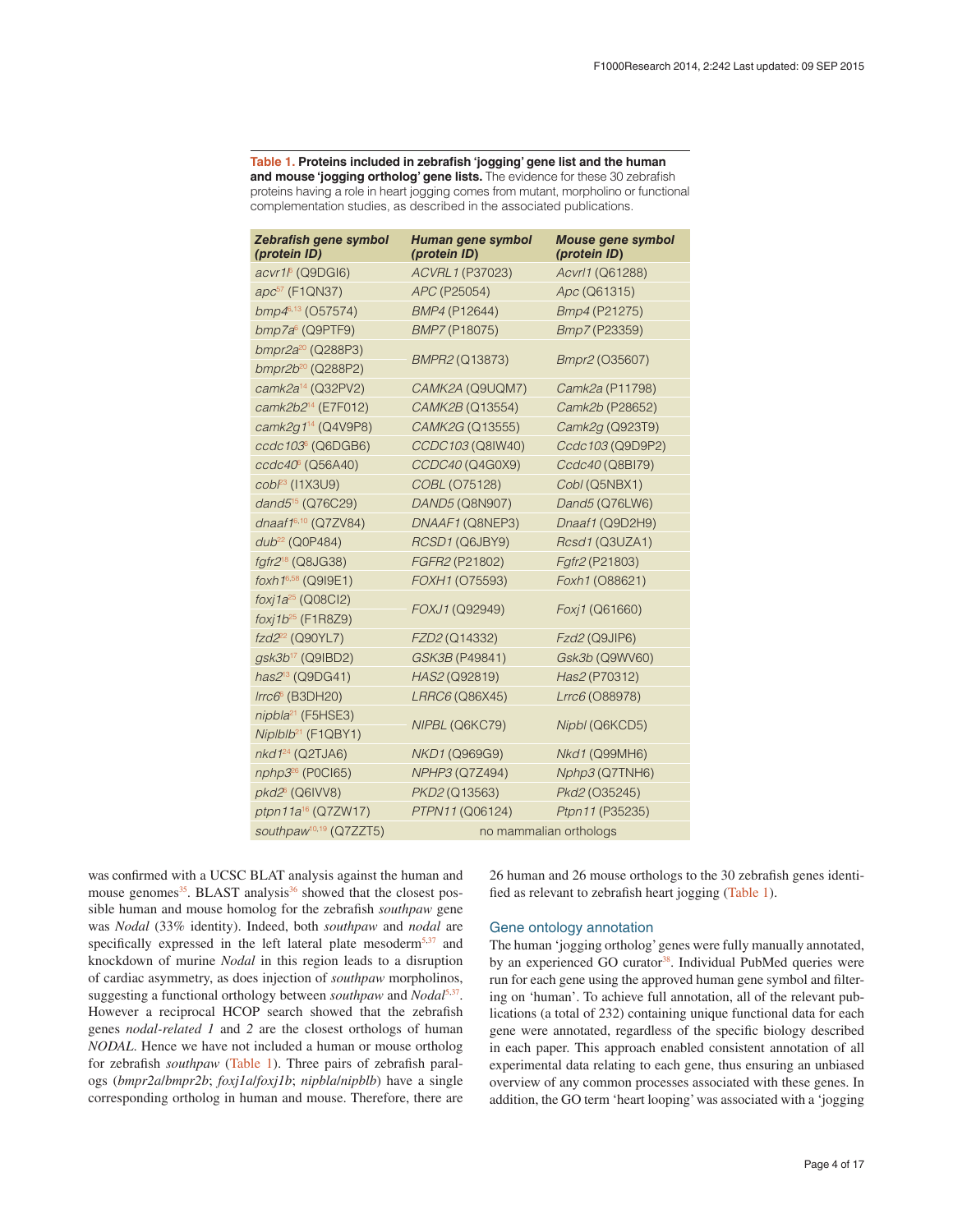ortholog' human gene if dextrocardia or *situs inversus totalis* phenotypes had been associated with a mutation in the gene, in order to follow the generally agreed view that leftward heart looping will have resulted in these phenotypes<sup>2</sup>.

#### Functional enrichment analysis

The Mouse Genome Informatics functional enrichment tool VLAD (VisuaL Annotation Display; [http://proto.informatics.jax.org/pro](http://proto.informatics.jax.org/prototypes/vlad-1.0.3/)[totypes/vlad-1.0.3/](http://proto.informatics.jax.org/prototypes/vlad-1.0.3/)) was used to look for overrepresentation of GO terms in each gene list relative to the whole genome of the organism. The annotation datasets used for the analysis were zfin (4th March 2013), goa\_human (5th March 2013) and mgi (7th March 2013) for the zebrafish, human and mouse analyses respectively, and the ontology dataset used was dated 10th March 2013. The query gene lists (as UniProt IDs) were pasted into the 'Query Set' field, the 'Universe Set' field was left blank (to specify all genes in species specific annotation file) and the 'Display Settings' options selected were 'pruning threshold':3 and 'collapsing threshold':6. No evidence codes were excluded from the analyses. For this analysis the total number of genes (universe set size) having annotations in the *biological process* ontology were 14,577, 30,441 and 24,813 for zebrafish, human and mouse respectively. In line with common practice, when using functional analysis tools, enriched GO terms with 1 or 2 associated query genes were excluded from the final results table.

#### Creation of an 'early heart development' mouse gene list

A list of 103 mouse genes likely to play a role in early heart development was created by combining gene lists derived from three sources: The Mouse Genome Informatics Mammalian Phenotype Ontology browser [http://www.informatics.jax.org/searches/](http://www.informatics.jax.org/searches/MP_form.shtml) [MP\\_form.shtml](http://www.informatics.jax.org/searches/MP_form.shtml)[39](#page-11-0), the QuickGO browser [http://www.ebi.ac.uk/](http://www.ebi.ac.uk/QuickGO/) [QuickGO/](http://www.ebi.ac.uk/QuickGO/)[40](#page-11-0) and the 'jogging ortholog' gene list described above (see Mousegenelist.csv in [Data File\)](#page-7-0). The Mammalian Phenotype Ontology browser was queried for genotypes annotated with the terms 'abnormal direction of heart looping', '*situs inversus totalis*', 'dextrocardia' and 'mesocardia', creating a list of 180 genotypes with an associated gene. Due to the multiple phenotypes associated with each of these genotypes only 58 genes were identified through this approach, and of these only 5 overlap with the 26 'jogging ortholog' genes. Thirty-five genes were identified by filtering on the GO term 'determination of heart left/right asymmetry' and its child terms, the evidence code IMP (Inferred by Mutant Phenotype), and the mouse taxon. Of these only two are also present in the 'jogging ortholog' gene lists and 11 are present in the phenotype gene list. Twenty-six mouse 'jogging ortholog' genes were added to this combined gene list, and any duplicated genes were removed.

#### **Results**

#### Annotation of the zebrafish heart jogging genes and the human 'jogging ortholog' genes

Thirty zebrafish genes were annotated to the GO term 'heart jogging' or one of its child terms based on experimental data from the literature [\(Table 1\)](#page-3-0). Human and mouse orthologs of these genes were identified, as described in the Methods section, resulting in a list of 26 mammalian 'jogging orthologs'.

The human 'jogging ortholog' genes were then fully annotated with GO terms based on published experimental data. All manual annotations to the human, mouse and zebrafish genes can be visualized with the QuickGO Gene Ontology browser [http://tinyurl.com/](http://tinyurl.com/humanortholog) [humanortholog](http://tinyurl.com/humanortholog), <http://tinyurl.com/mouseortholog> and [http://](http://tinyurl.com/zebrafishgenes) [tinyurl.com/zebrafishgenes.](http://tinyurl.com/zebrafishgenes)

#### Functional enrichment analysis

The zebrafish heart jogging gene list and the human and mouse 'jogging ortholog' gene lists were analysed using the VLAD enrichment tool. This identified 155 *biological process* GO terms that were significantly enriched in the zebrafish (see Human\_data. csv in [Data File](#page-7-0)), 431 in the human (see Human\_data.csv in [Data File\)](#page-7-0) and 402 in the mouse (see Mouse\_data.csv in [Data File\)](#page-7-0) gene lists. The enriched GO terms from all three species were grouped into five biological areas: Development, Patterning, Cellular Process, Signalling and Movement. The relative enrichment of key GO terms from each area was compared across all three species (see Biological\_process\_summary.csv in [Data File;](#page-7-0) summarized in [Table 2\)](#page-5-0).

*Enrichment of heart development terms.* As expected there was a significant enrichment of developmental process terms in all three gene lists, including an enrichment of the GO term 'heart development'. However, there was also enrichment of terms such as 'renal system development' and 'nervous system development', indicating the role of these proteins in regulating the development of a range of organ systems and tissues. These data analyses also show an enrichment of terms describing specific, but universal, cellular processes, such as signalling and regulation of transcription [\(Table 2](#page-5-0)). These terms represent essential aspects of development, but are grouped discretely due to their roles in many other biological processes.

'Pattern specification', described in GO as a 'developmental process that results in the creation of defined areas or spaces within an organism to which cells respond and eventually are instructed to differentiate' and several of its more specific child terms (such as 'specification of symmetry'), were also enriched in all three gene lists. Within the symmetry ontology, the GO term 'determination of heart left/right asymmetry' is annotated to all 30 genes in the zebrafish jogging gene list, however, it is only associated with 8 and 4 jogging ortholog genes in the human and mouse respectively. Of the 97 zebrafish genes associated with 'determination of heart left/right asymmetry' 31% are also present in the zebrafish jogging gene list. In contrast, only 11% of the human and 8% of the mouse genes associated with this term are also 'jogging orthologs'. These results confirm an overlap in the functional role of the zebrafish jogging genes and the human and mouse orthologs in the determination of heart left/right symmetry. However, this relatively low level of overlap may reflect the limitations of model organism and human research in this area, rather than a lack of functional conservation of these genes.

In addition, there were some differences in the developmental terms that were enriched between species. For example, the GO terms 'vasculature development' and 'sensory organ development' are enriched in both the human and mouse 'jogging ortholog' gene lists ([Table 2](#page-5-0)), but neither of these processes are enriched in the zebrafish jogging ortholog genes. This difference may reflect the type of experiments zebrafish are used for, rather than reflecting a difference between zebrafish and mammals in the genes required for these developmental processes.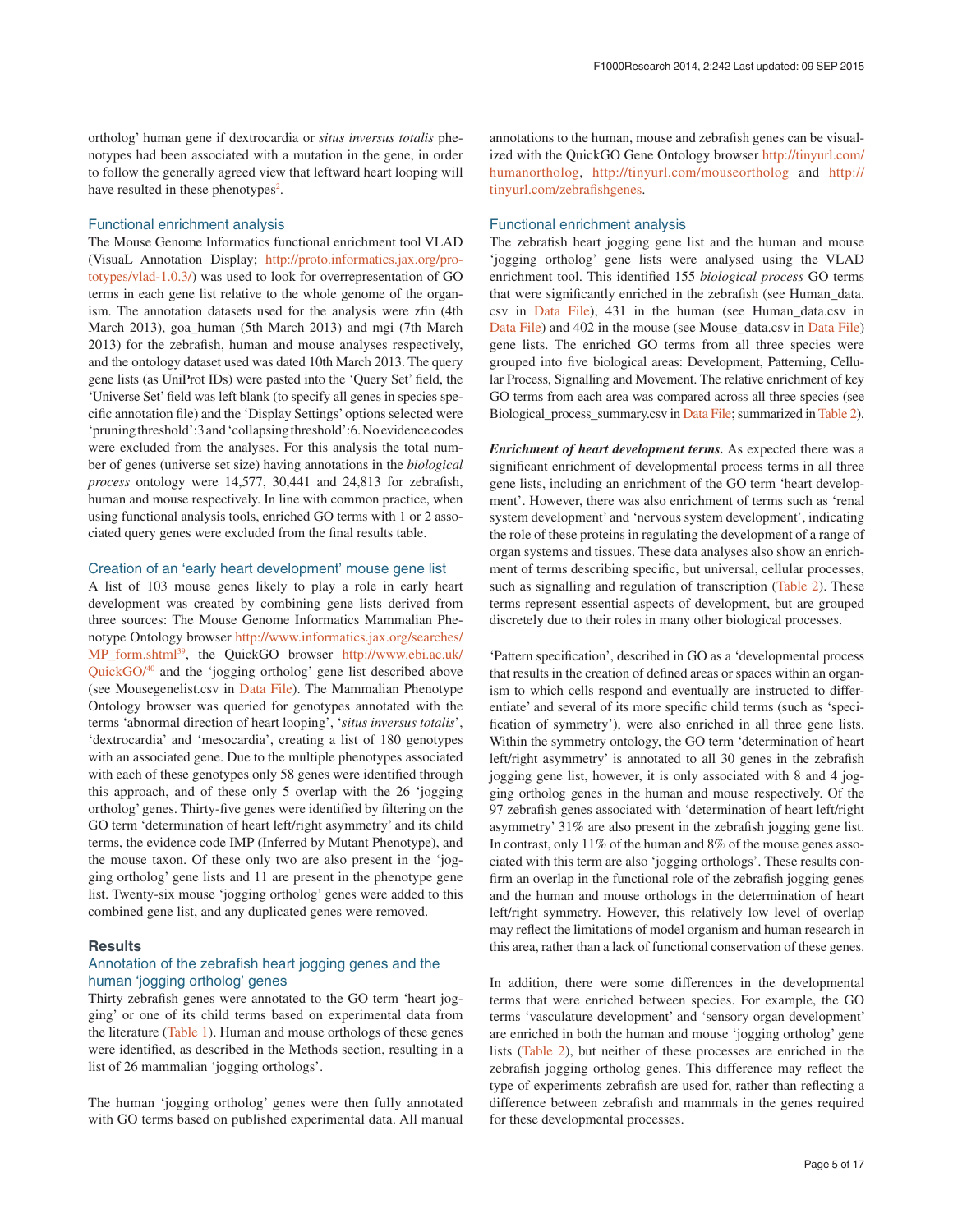#### <span id="page-5-0"></span>**Table 2. Comparison of enriched Gene Ontology terms across orthologous gene lists from zebrafish, human and**

**mouse.** The enriched GO terms were grouped into specific ontology areas, with a selection of more specific child term (preceded with a dash) also included. The full list of grouped GO terms can be found in Table S4, which also shows the genes annotated to each term from each of the three species. k: the number of genes in each gene list annotated to the GO term; M: the number of genes in the species proteome annotated to the GO term.

|                                                                           |                          | <b>Zebrafish</b>         |                          |                  | Human            |              | <b>Mouse</b>     |                  |              |
|---------------------------------------------------------------------------|--------------------------|--------------------------|--------------------------|------------------|------------------|--------------|------------------|------------------|--------------|
| <b>Gene Ontology terms</b>                                                | k                        | $\boldsymbol{M}$         | $k/M$ as $%$             | $\boldsymbol{k}$ | $\boldsymbol{M}$ | $k/M$ as $%$ | $\boldsymbol{k}$ | $\boldsymbol{M}$ | $k/M$ as $%$ |
| <b>DEVELOPMENT</b>                                                        |                          |                          |                          |                  |                  |              |                  |                  |              |
| GO:0032502 developmental process                                          | 30                       | 2357                     | 1.3%                     | 24               | 6803             | 0.4%         | 22               | 3945             | 0.6%         |
| - GO:0009888 tissue development                                           | 30                       | 673                      | 4.5%                     |                  | 17 1849          | 0.9%         |                  | 14 1138          | 1.2%         |
| - GO:0072358 cardiovascular system development                            | 30                       | 487                      | 6.2%                     | 15               | 1095             | 1.4%         | 10               | 679              | 1.5%         |
| - GO:0001944 vasculature development                                      |                          |                          |                          | 7                | 666              | 1.1%         | $\overline{7}$   | 436              | 1.6%         |
| - GO:0007507 heart development                                            | 30                       | 268                      | 11.2%                    | 13               | 634              | 2.1%         | 8                | 390              | 2.1%         |
| - GO:0001947 heart looping                                                | 22                       | 83                       | 26.5%                    | $\overline{7}$   | 68               | 10.3%        | $\frac{1}{2}$    |                  |              |
| - GO:0007399 nervous system development                                   | 8                        | 700                      | 1.1%                     | 15               | 2802             | 0.5%         | 12               | 1486             | 0.8%         |
| - GO:0072001 renal system development                                     | 6                        | 100                      | 6.0%                     | 9                | 386              | 2.3%         | 6                | 200              | 3.0%         |
| - GO:0007423 sensory organ development                                    | $\overline{a}$           |                          |                          | 10               | 738              | 1.4%         | 8                | 480              | 1.7%         |
| - GO:0048736 appendage development                                        | 4                        | 123                      | 3.3%                     | 4                | 237              | 1.7%         | $\overline{4}$   | 159              | 2.5%         |
| - GO:0050793 regulation of developmental process                          | 6                        | 267                      | 2.2%                     | 14               | 2383             | 0.6%         | 14               | 1542             | 0.9%         |
| <b>PATTERNING</b>                                                         |                          |                          |                          |                  |                  |              |                  |                  |              |
| GO:0007389 pattern specification process                                  | 30                       | 435                      | 6.9%                     | 15               | 644              | 2.3%         | 12               | 414              | 2.9%         |
| - GO:0009799 specification of symmetry                                    | 30                       | 177                      | 16.9%                    | 10               | 147              | 6.8%         | 7                | 90               | 7.8%         |
| - GO:0061371 determination of heart left/right<br>asymmetry               | 30                       | 97                       | 30.9%                    | 8                | 71               | 11.3%        | $\overline{4}$   | 48               | 8.3%         |
| <b>CELLULAR PROCESS</b>                                                   |                          |                          |                          |                  |                  |              |                  |                  |              |
| GO:0071840 cellular component organization or<br>biogenesis               |                          | 12 1124                  | 1.1%                     |                  | 17 5991          | 0.3%         | 15               | 3306             | 0.5%         |
| - GO:0030030 cell projection organization                                 |                          | 10 274                   | 3.6%                     |                  | 12 1311          | 0.9%         | 11               | 644              | 1.7%         |
| - GO:0051128 regulation of cellular component<br>organization             |                          |                          |                          | 10               | 1894             | 0.5%         | 10               | 1293             | 0.8%         |
| - GO:0031344 regulation of cell projection<br>organization                |                          |                          |                          | 5                | 452              | 1.1%         | 5                | 311              | 1.6%         |
| GO:0006468 protein phosphorylation                                        | 8                        | 696                      | 1.1%                     | 8                | 842              | 1.0%         | 9                | 748              | 1.2%         |
| - GO:0001932 regulation of protein phosphorylation                        | $\overline{\phantom{a}}$ |                          | $\overline{\phantom{a}}$ | 8                | 1124             | 0.7%         | 8                | 722              | 1.1%         |
| GO:0006357 regulation of transcription from RNA<br>polymerase II promoter | 8                        | 166                      | 4.8%                     | 10               | 1939             | 0.5%         | 12               | 1268             | 0.9%         |
| GO:0042127 regulation of cell proliferation                               | 5                        | 70                       | 7.1%                     | 9                | 1769             | 0.5%         | 9                | 1123             | 0.8%         |
| GO:0007049 cell cycle                                                     |                          |                          |                          | 9                | 1644             | 0.5%         | 8                | 915              | 0.9%         |
| - GO:0051726 regulation of cell cycle                                     |                          |                          |                          | 6                | 934              | 0.6%         | 6                | 538              | 1.1%         |
| <b>SIGNALLING</b>                                                         |                          |                          |                          |                  |                  |              |                  |                  |              |
| GO:0023052 signaling                                                      | 12                       | 2131                     | 0.6%                     | 16               | 6682             | 0.2%         | 16               | 4568             | 0.4%         |
| - GO:0023051 regulation of signaling                                      | 7                        | 521                      | 1.3%                     | 16               | 3227             | 0.5%         | 16               | 1931             | 0.8%         |
| GO:0050896 response to stimulus                                           |                          |                          |                          |                  | 20 10767         | 0.2%         | 21               | 6679             | 0.3%         |
| - GO:0048583 regulation of response to stimulus                           | 7                        | 557                      | 1.3%                     |                  | 15 3799          | 0.4%         |                  | 15 2140          | 0.7%         |
| <b>MOVEMENT</b>                                                           |                          |                          |                          |                  |                  |              |                  |                  |              |
| GO:0007017 microtubule-based process                                      | 6                        | 188                      | 3.2%                     | 6                | 873              | 0.7%         | $\overline{4}$   | 358              | 1.1%         |
| GO:0040011 locomotion                                                     | 10                       | 289                      | 3.5%                     | 10               | 1448             | 0.7%         | 8                | 753              | 1.1%         |
| - GO:0040012 regulation of locomotion                                     |                          | -                        |                          | 6                | 657              | 0.9%         | 5                | 473              | 1.1%         |
| - GO:2000145 regulation of cell motility                                  |                          | $\overline{\phantom{0}}$ |                          | 6                | 608              | 1.0%         | 5                | 439              | 1.1%         |
| - GO:0016477 cell migration                                               | 8                        | 200                      | 4.0%                     | 6                | 931              | 3.6%         | 5                | 504              | 1.0%         |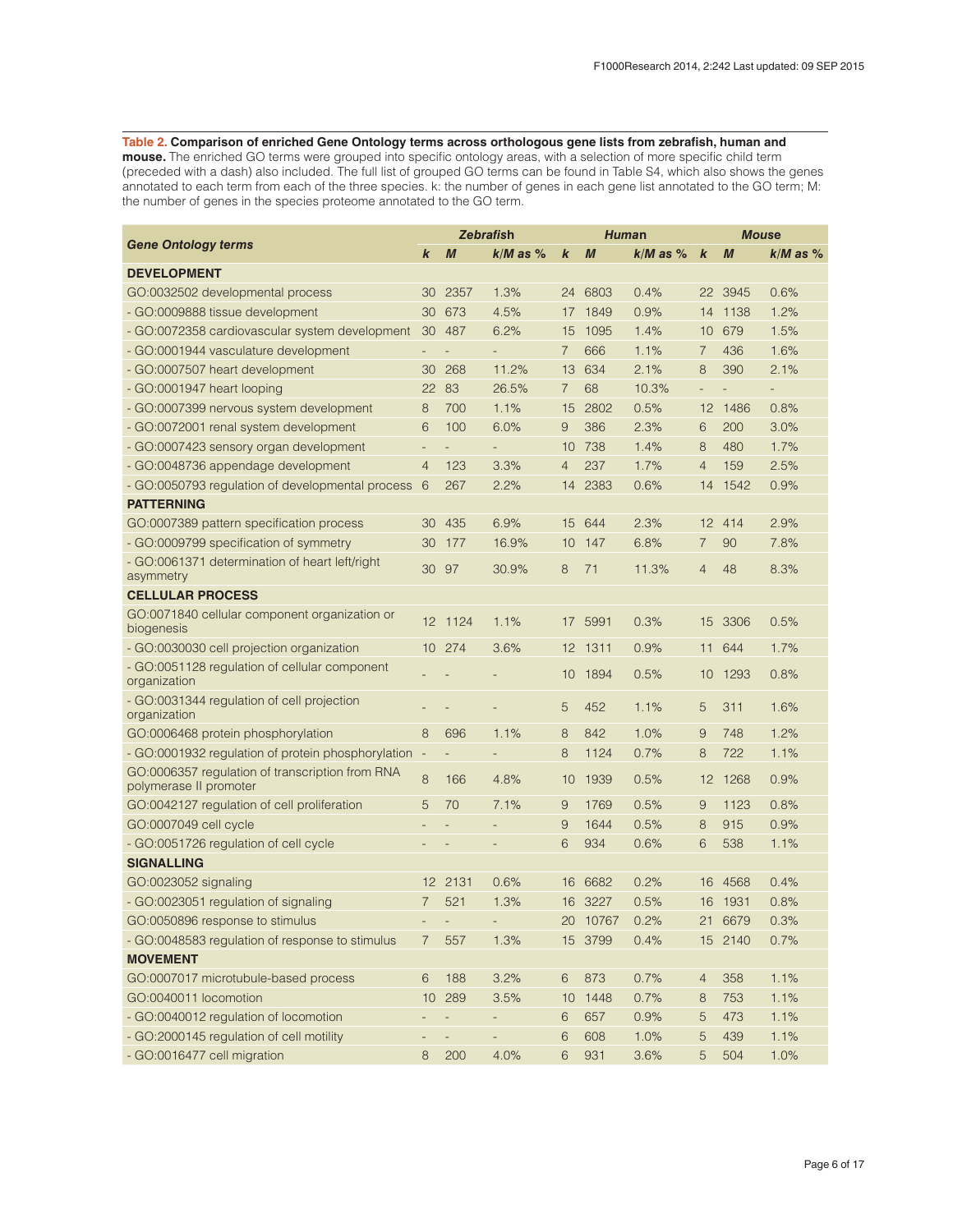<span id="page-6-0"></span>*Enrichment of cilia terms.* Terms in the cellular component organization or biogenesis ontology were enriched across all three gene lists [\(Table 2](#page-5-0) and Biological\_process\_summary.csv in [Data File](#page-7-0)). Specifically there was an enrichment of terms describing 'cilium morphogenesis' and 'protein complex assembly' (Figure 1). Within each of these, some more specific terms were enriched, for example the human and mouse 'jogging ortholog' gene lists were enriched for the term 'axonemal dynein complex assembly', whilst the zebrafish and human gene lists showed an enrichment of the term 'cilium assembly'.

Terms such as 'regulation of cell projection organization' were also enriched in the human and mouse 'jogging ortholog' gene lists. 'Regulation' terms have a 'regulates' relationship with the relevant processes; for example the term 'positive regulation of cell projection organization' has a 'positively\_regulates' relationship to the term 'cell projection organization'. In GO an important benefit of building a DAG, rather than a flat-list of controlled vocabulary terms, is that relationships can be used to make inferences from one term to another. However, the VLAD enrichment tool does not automatically create a transitive relationship between 'regulation' terms and the processes or functions they regulate. Consequently genes annotated to a 'regulation' term will not be associated with the regulated process term (unless there is an independent annotation to the process term). It is also important to recognise that it can be difficult for a curator to choose between annotating to the *biological process* itself, or to the term describing the regulation of that *biological process*, based on the published experimental data. Therefore, to get a full picture of the genes involved in a process, including the genes that regulate the process, it is necessary to combine the genes annotated to GO terms describing both the 'process' and the 'regulation of the process'. For example, 10 zebrafish, 12 human and 14 mouse genes within the 'jogging ortholog' gene lists are annotated to either 'cell projection organization' or 'regulation of cell projection organization'



**Figure 1. View of relationships between enriched terms from the cellular component organization or biogenesis ontology.** The GONUTs view of relationships between enriched terms from the cellular component organization or biogenesis ontology<sup>84</sup>. The grey arrows are used where a term has an 'is a' relationship to its parent term, the blue arrows indicate a 'part of' relationship. The bars below each GO term indicates which of these terms are enriched in the zebrafish 'jogging' gene list, and the human and mouse 'jogging ortholog' gene lists.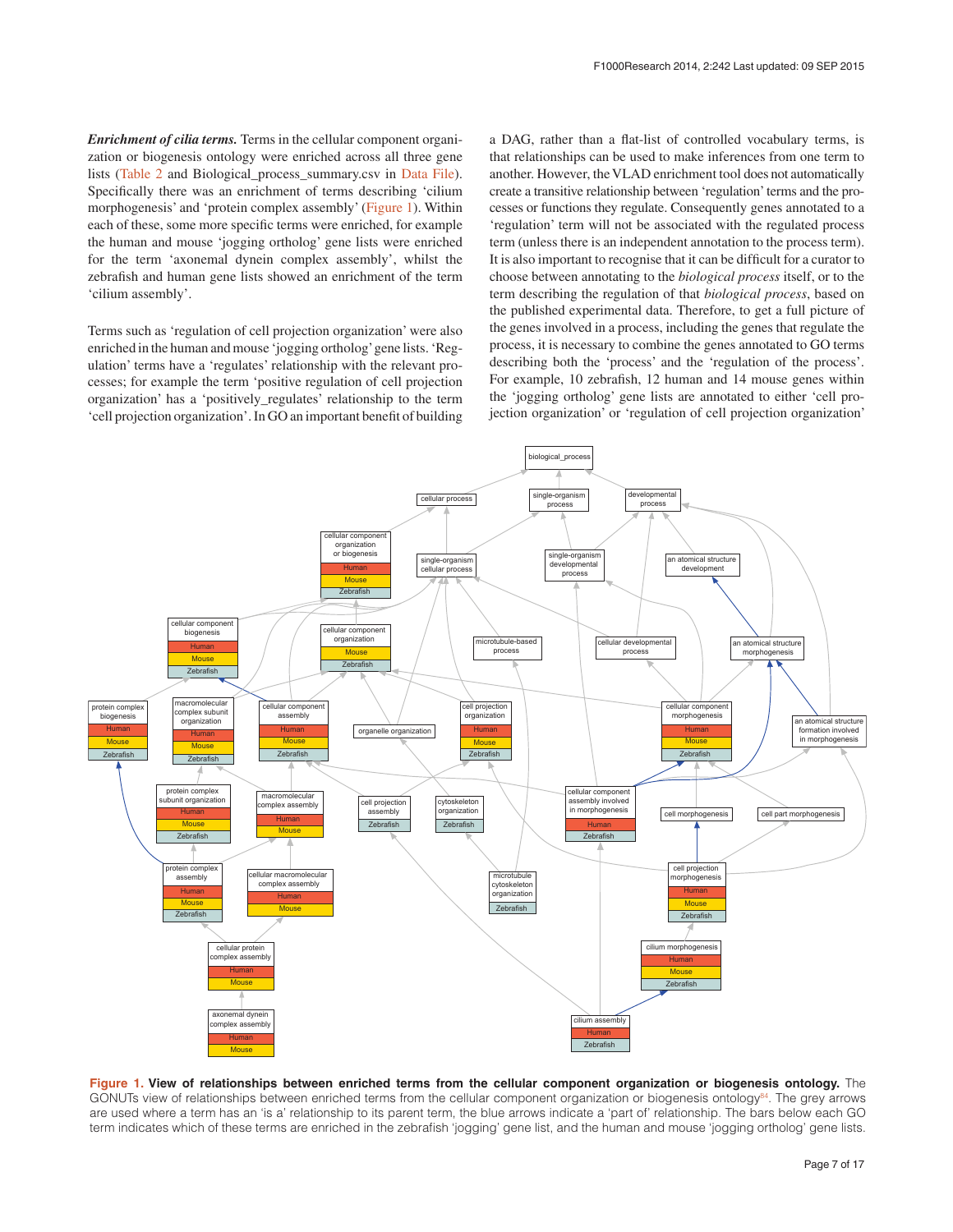<span id="page-7-0"></span>(or children of these terms). This represents 33%, 40% and 47% of these zebrafish, human and mouse 'jogging' gene lists respectively, indicating that the process of cell projection organization is an important function for this group of genes. In addition, many of the 'jogging' and 'jogging ortholog' genes annotated to 'cell projection organization' terms have also been annotated to the cellular component term 'cell projection' (7, 11, 13, genes in zebrafish, human and mouse, respectively, see Data File). The enrichment of the *biological process* term 'cell projection organization' and *cellular component* term 'cell projection' within these gene lists is consistent with the key role of cilia located in the node/Kuppfer's vesicle to determine heart left/right asymmetry in all three species.

*Enrichment of cell migration terms.* Cell migration also plays a key role in the establishment of the heart cone, heart jogging and heart looping<sup>9,10</sup> and enrichment of the GO term 'cell migration' is seen in the 'jogging' gene lists of all three species ([Table 2](#page-5-0) and Biological\_pr[oc](#page-11-0)ess\_summary.csv in Data File). Lenhart *et al.* (2013)<sup>9</sup> identified *FoxH1*, *spaw*, *Bmp4*, *Lefty2* and *Has2* as essential to the asymmetric cell migration that leads to heart jogging. However, our literature review suggests that some genes may have functions in both cilia assembly, within the Kuppfer's vesicle, and cell migration. For example, thymocytes from *Foxj1* transgenic mice display defective migration<sup>41</sup>, whereas *Foxj1*-null mice are defective in ciliogenesi[s42](#page-11-0). Similarly, in zebrafish, *Fzd2* has been shown to play a role in cilium assembly<sup>22</sup> as well as pancreatic insulin-cell migration<sup>43</sup>. Consequently, further investigations into the role of these genes in heart jogging cell migration may provide further insight into this process.

#### Co-annotation of heart development associated genes

In order to investigate the contribution of individual genes in the multiple processes associated with early heart development we created human and mouse heart development gene lists and examined the associated GO *biological processes* terms. A list of 103 mouse genes with roles in early heart developmental processes was created by merging the three gene lists created using the Mouse Genome Informatics phenotype browser, the QuickGO browser as well as the 'jogging ortholog' gene list (Mousegenelist.csv in Data File).

GO captures a range of biological processes that a single gene is involved in. By comparing the overlap between the GO terms associated with specific gene lists it is possible to see what cellular mechanisms are likely to be contributing to the various heart developmental processes. Using the QuickGO browser, genes in the zebrafish 'heart jogging' gene list, which were associated with the GO terms 'heart looping', 'signal transduction', 'cell migration' and 'cell projection organization' (and all child terms, including 'regulation' terms), were downloaded, as well as the genes associated with these terms that were also present in the mouse 'early heart development' gene list (Mousegenelist.csv in Data File).

In the zebrafish 'heart jogging' gene list a similar proportion of the genes have the potential to play a role in cell projection organisation (10 genes), cell migration (8 genes) and signal transduction (13 genes) [\(Figure 2A](#page-8-0)). In the list of 103 mouse genes that are associated with early heart development, either by phenotype, annotation or homology to the zebrafish 'heart jogging' gene list,

82 have been annotated to the GO term heart looping. In contrast to the zebrafish 'jogging' gene list, signal transduction appears to play a major role in the mouse early heart development, with 27 genes associated with both signal transduction and heart looping, whereas only 18 and 9 genes, respectively, are associated with cell migration and cell projection organization [\(Figure 2B](#page-8-0)). These results fit well with what is known about these gene lists. The zebrafish 'jogging' gene list defines a group of genes whose functions are required very early in heart development, when the role of cilia in symmetry breaking initiates the heart jogging process. Whereas, in the mouse 'early heart development' gene list the genes included have roles in heart looping, which is developmentally later event than heart jogging. Therefore, although the initial events associated with breaking of left-right symmetry are represented within this gene list, the genes involved in the later process of ensuring the complex looping of the heart tube, through controlled signalling and cell migration, contribute to a large proportion of this list.

#### Human disease phenotypes associated with the 'jogging ortholog' genes

While annotating the 26 human 'jogging ortholog' genes we noticed that almost half of these genes have not been associated with a specific disease phenotype [\(Table 3\)](#page-9-0). However, of the 26 genes examined, mutations in 14 had been associated with a disease phenotype, a fifth of which were ciliopathies. Dextrocardia or *situs inversus totalis* (reversal or mirroring of the major visceral organs) was associated with 6 of the human 'jogging ortholog' genes. Location of the heart on the right side (rather than the left) is generally agreed to be the result of left-handed, instead of right-handed loop-ing of the heart tube in early embryogenesis<sup>[2](#page-10-0)</sup>. The association of these 'jogging ortholog' genes with heart looping defects confirm that there is conserved functional homology between at least some of these orthologous zebrafish and human genes in the very early stages of heart development, which lead to the initial heart asymmetry. All four of ciliopathy-associated 'jogging orthologs' were also described as associated with *situs inversus totalis*, confirming the conserved role of these genes in the cilia within the symmetry determining left-right organizer.

**Significantly enriched GO terms in heart jogging genes in zebrafish and their human and mouse orthologs F1000Research**

*5 Data Files*

**<http://dx.doi.org/10.6084/m9.figshare.844630>**

#### **Discussion**

We have used GO to annotate the key genes involved in zebrafish heart jogging and their human and mouse orthologs. Heart jogging is not a process that is thought to occur in mammals. However, these genes are conserved between species and play essential roles in many developmental processes. The information available about these genes in several diverse species can be used to shed light on the roles of these genes and possible mechanisms in heart jogging and other heart developmental processes. Our analyses are in agreement with the well described essential role of cilia in early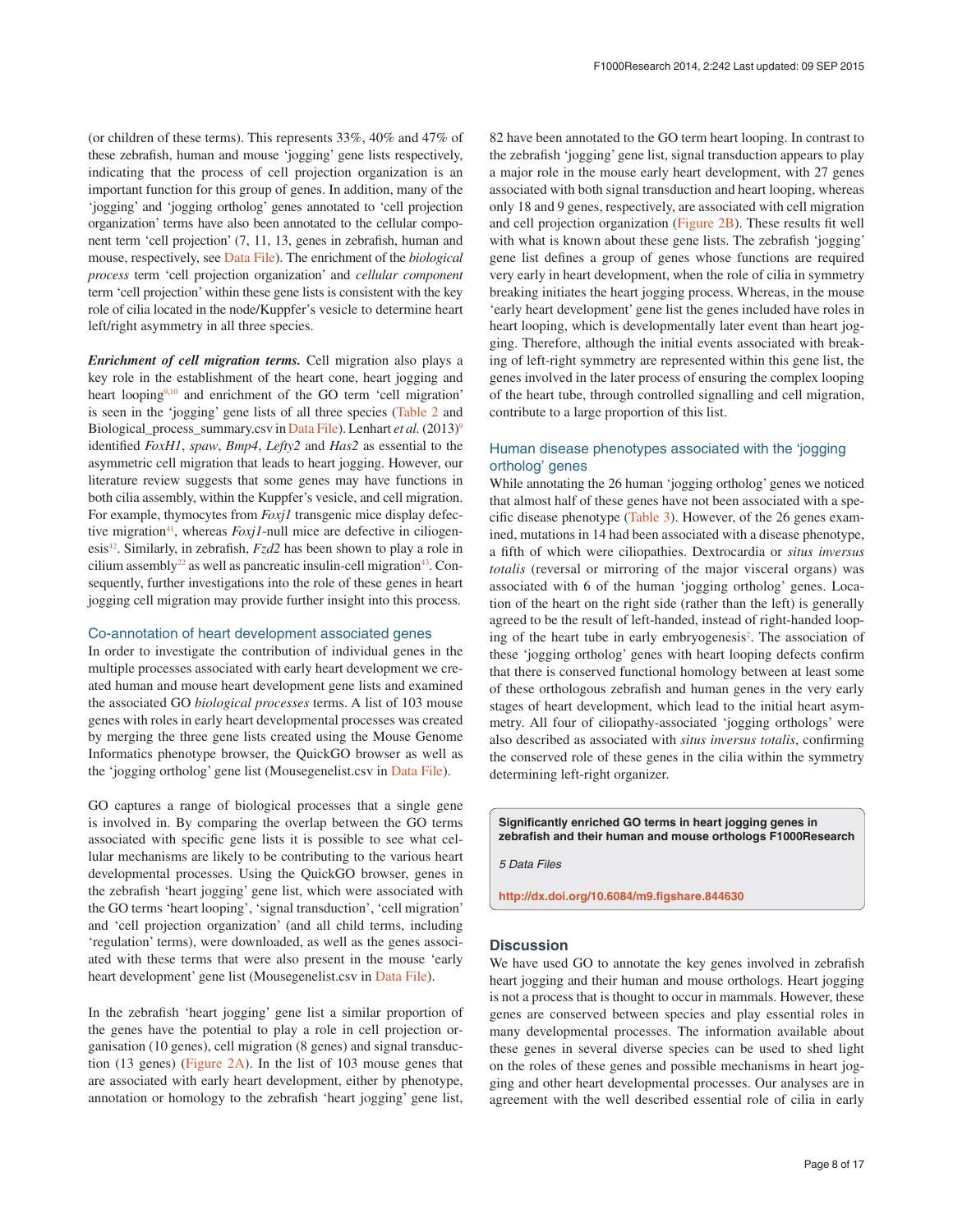<span id="page-8-0"></span>

**Figure 2. Venn [d](#page-11-0)iagrams describing the multiple roles of genes associated with heart development. Venn diagrams showing the overlap** between the GO terms associated with **A**) the zebrafish 'heart jogging' gene list (30 genes) and **B**) the mouse combined heart development gene list (103 genes).

development<sup>[4,5](#page-10-0),31</sup>, with a third of the zebrafish 'heart jogging' genes associated with the *biological process* 'cell projection organization' ([Table 2](#page-5-0)).

However, it is also important to recognise that although there is considerable evidence for conserved mechanisms of heart development across vertebrates there are also areas of divergence<sup>44</sup>. For example, in the mouse, zebrafish and *Xenopus* the rotation of cilia is responsible for the early asymmetric gene expression pattern around the left-right organizer, whereas cilia do not play a role in symmetry breaking in the chicken or pig<sup>44</sup>.

The early phases of heart development are particularly difficult to study in mammals, however various approaches are enabling progress in this area<sup>2,29,45,46</sup> and using phenotype, annotation and orthology data we have created a list of 103 genes with a putative role in early mouse heart developmental processes. Furthermore, the phenotypes associated with experimentally generated mutant mice provide further clues to the likely role of these genes in human heart development; the genes associated with *situs inversus totalis* phenotypes are most likely to have functional roles within the node. Conversely, genes not associated with *situs inversus totalis* but associated with an abnormal direction of heart looping, dextrocardia or mesocardia are likely to be involved in the response of the embryonic heart tube to the left/right asymmetry signals. This is not a completely reliable interpretation, for example mutations in the transcription factor *Pitx2* lead to mice with *situs inversus totalis*, however, *Pitx2* is expressed in the left lateral plate and its continued asymmetric expression is necessary for asymmetric morphogenesis of most visceral organs<sup>44</sup>. The mouse knockout consortia dat[a47](#page-11-0) will continue to help with the identification of additional early heart development genes, and informed interpretation of these phenotypes will make it possible to separate those

genes likely to be associated with the node from those with functions within the heart tube.

In humans, defects in early heart development are likely to result in spontaneous abortion and therefore many genes required for early heart development will go undetected<sup>48</sup>. Consequently, human embryos with heart defects, which develop to full term, represent the less severe end of the spectrum. Mutations in several human genes have now been identified as causative of abnormal heart looping, such as *ACVR2B*, *LEFTY2*, *GJA1* and *ZIC3*[49–52](#page-11-0), and some of the 'jogging ortholog' genes (*CCDC103*, *CCDC40*, *DNAAF1*, *LRRC6*, *NPHP3* and *PKD2*) are also associated with heart looping defects. Thus providing evidence to support an involvement of these genes in left-right asymmetry determination in the heart. Furthermore, mutations in some of the 'jogging ortholog' human genes, *FOXH1* and *PTPN11*, are associated with heart septal defects in humans, which seems to imply that in individuals with these mutations early heart developmental processes have proceeded normally, suggesting that, contrary to their role in zebrafish, these genes may not be involved in the early stages of human heart development. However, there are other possible reasons why there is a poor association of heart defects with the 'jogging ortholog' gene list. This may simply be due to the lack of detection of *situs inversus totalis*<sup>53</sup>, or reflect a redundancy in gene function, or it may be that the majority of mutations in these genes are simply not detected in humans because they are masked by first trimester spontaneous abortions, which are known to have a high level of heart defects<sup>48</sup>.

The impact of lethal mutations on detection of genes associated with heart development would suggest that mutations in these genes would only be detected in individuals with mutations with relatively minor impact on gene function. This idea is supported by the recent identification of multiple 'minor' heterozygous mutations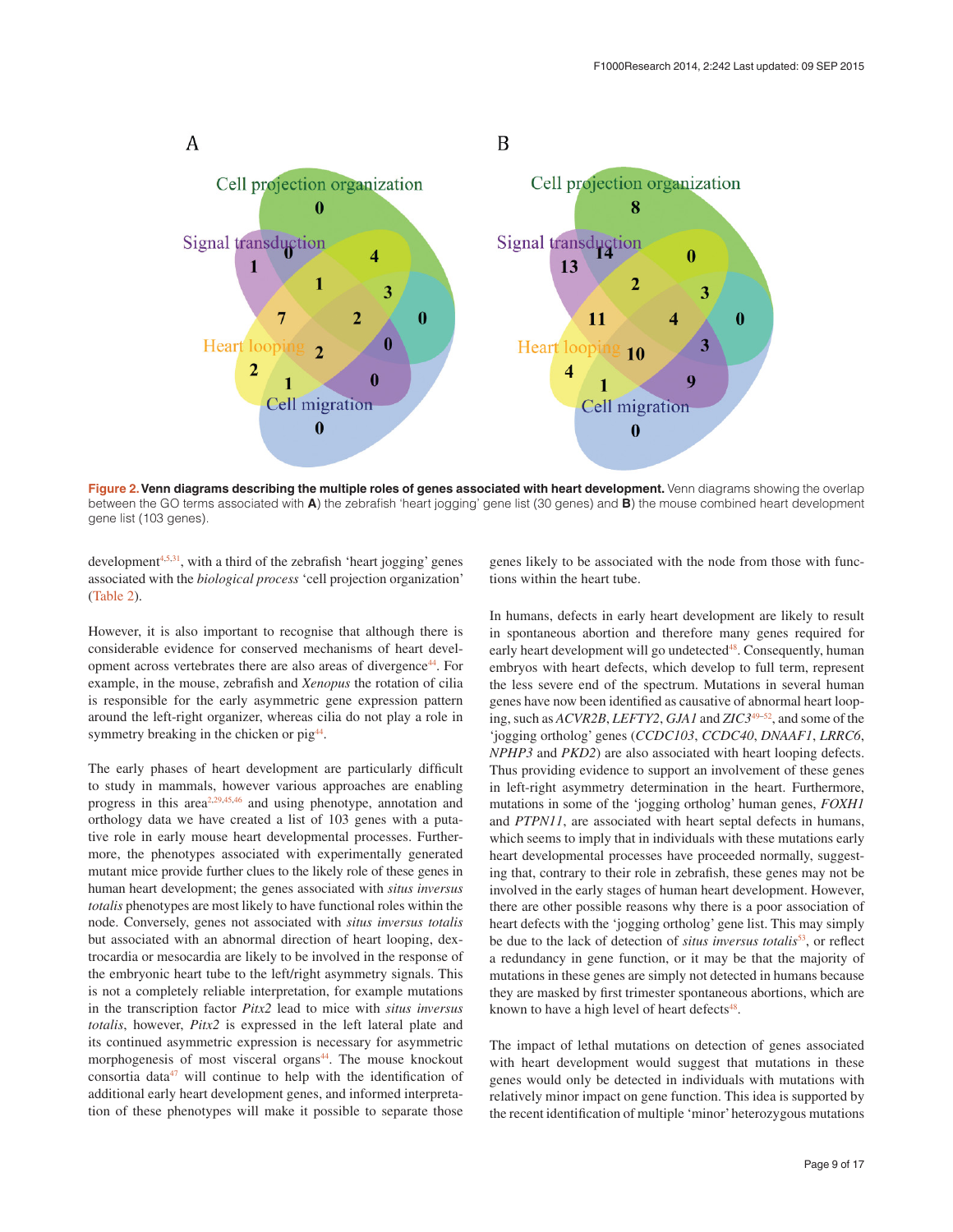<span id="page-9-0"></span>**Table 3. Diseases associated with the human 'jogging ortholog' genes.** The associated diseases are described in the listed publications.

| Human gene symbol<br>(protein ID) | <b>Heart relevant phenotype</b>                                                                | <b>Other associated phenotypes</b>                                                                                       |
|-----------------------------------|------------------------------------------------------------------------------------------------|--------------------------------------------------------------------------------------------------------------------------|
| <b>ACVRL1 (P37023)</b>            | $\qquad \qquad -$                                                                              | Hereditary haemorrhagic telangiectasia type 2<br>(HHT2) <sup>59</sup> , HHT2 with pulmonary hypertension <sup>60</sup>   |
| APC (P25054)                      | $\overline{a}$                                                                                 | Familial adenomatous polyposis coli-161                                                                                  |
| <b>BMP4 (P12644)</b>              |                                                                                                | Microphthalmia, syndromic 6 <sup>62</sup> , orofacial cleft 11 <sup>63</sup>                                             |
| <b>BMP7 (P18075)</b>              |                                                                                                |                                                                                                                          |
| <b>BMPR2 (Q13873)</b>             | $\overline{a}$                                                                                 | Pulmonary hypertension <sup>64</sup>                                                                                     |
| CAMK2A (Q9UQM7)                   | $\blacksquare$                                                                                 |                                                                                                                          |
| <b>CAMK2B (Q13554)</b>            |                                                                                                |                                                                                                                          |
| <b>CAMK2G (Q13555)</b>            | $\qquad \qquad -$                                                                              |                                                                                                                          |
| CCDC103 (Q8IW40)                  | Dextrocardia, situs inversus totalis <sup>65</sup>                                             | Ciliary dyskinesia, primary, 17 <sup>65</sup>                                                                            |
| CCDC40 (Q4G0X9)                   | Situs inversus totalis <sup>66</sup>                                                           | Ciliary dyskinesia, primary, 15 <sup>67</sup> , Kartagener's<br>Syndrome <sup>66</sup>                                   |
| <b>COBL (075128)</b>              | ÷,                                                                                             |                                                                                                                          |
| <b>DAND5 (Q8N907)</b>             | $\overline{\phantom{a}}$                                                                       |                                                                                                                          |
| DNAAF1 (Q8NEP3)                   | Situs inversus totalis <sup>68,69</sup>                                                        | Ciliary dyskinesia, primary, 13 <sup>68,69</sup>                                                                         |
| FGFR2 (P21802)                    |                                                                                                | Several craniosynostosis <sup>70,71</sup> , see OMIM for more<br>information                                             |
| <b>FOXH1 (075593)</b>             | Ventricular septal defect <sup>72</sup> , transposition<br>of the great arteries <sup>54</sup> |                                                                                                                          |
| FOXJ1 (Q92949)                    |                                                                                                |                                                                                                                          |
| FZD2 (Q14332)                     |                                                                                                |                                                                                                                          |
| <b>GSK3B (P49841)</b>             | $\qquad \qquad -$                                                                              |                                                                                                                          |
| HAS2 (Q92819)                     | $\overline{\phantom{a}}$                                                                       |                                                                                                                          |
| LRRC6 (Q86X45)                    | Situs inversus totalis <sup>73</sup>                                                           | Ciliary dyskinesia, primary, 19, Kartagener's<br>Syndrome <sup>73</sup>                                                  |
| NIPBL (Q6KC79)                    | Cardiac septal defects (not confirmed as<br>associated with NIPBL mutations) <sup>74</sup>     | Cornelia de Lange syndrome 174,75                                                                                        |
| <b>NKD1 (Q969G9)</b>              |                                                                                                | Colorectal adenocarcinoma <sup>76</sup>                                                                                  |
| <b>NPHP3 (Q7Z494)</b>             | Situs inversus totalis"                                                                        | nephronophthisis type 3 <sup>78</sup> , Meckel syndrome type<br>777, renal-hepatic-pancreatic dysplasia <sup>77,79</sup> |
| <i>PKD2</i> (Q13563)              | Dextrocardia, situs inversus totalis <sup>53</sup>                                             | Polycystic kidney disease 253,80                                                                                         |
| <b>PTPN11 (Q06124)</b>            | atrioventricular canal defects <sup>81</sup>                                                   | juvenile myelomonocytic leukemia <sup>82</sup> , LEOPARD<br>syndrome <sup>81</sup> , Noonan syndrome <sup>81,83</sup>    |
| RCSD1 (Q6JBY9)                    | $\overline{a}$                                                                                 |                                                                                                                          |

within a functional network in three patients with transposition of the great arteries. All of these genes either participate or cooperate within the Nodal signaling pathway<sup>54</sup> and the carriers of single mutations exhibit no heart or laterality defects. The impact of 'minor' mutations, such as these, may explain the contribution of 'genetic modifiers' to congenital heart defects with variable pen-etrance within a family<sup>[55](#page-11-0)</sup>, or may suggest a polygenic basis for some of these diseases<sup>56</sup>. This is supported by model organism data, which provides evidence of multigenic origins for congenital heart disease<sup>56</sup>. However, model organisms are rarely used to examine the impact of genetic modifiers on heart development, as the majority of model organisms are inbred and examination of mutations leading to 'minor' phenotypic variations is often not viewed with the same level of interest as the more extreme heart development defects.

Next Generation Sequencing (NGS) has the potential to identity many more instances of multiple mutations in genes which are functionally linked through a specific pathway. However, teasing out which gene mutations are contributing to a disease, as a genetic modifier or as the causative gene variant, and which are not involved in the disease, is likely to take considerable time. Gene Ontology, KEGG and Reactome pathways, along with protein interaction networks have the potential to inform the process of identifying genetic variants associated with heart defect risk through the identification of pathways and networks which are common to the genes associated with the risk gene variants. Consequently, interpretation of NGS data will be greatly improved with full annotation of the candidate genes involved. The identification of these risk gene variants is likely to be of considerable value to those patients seeking prenatal diagnosis. In addition, the identification of more genes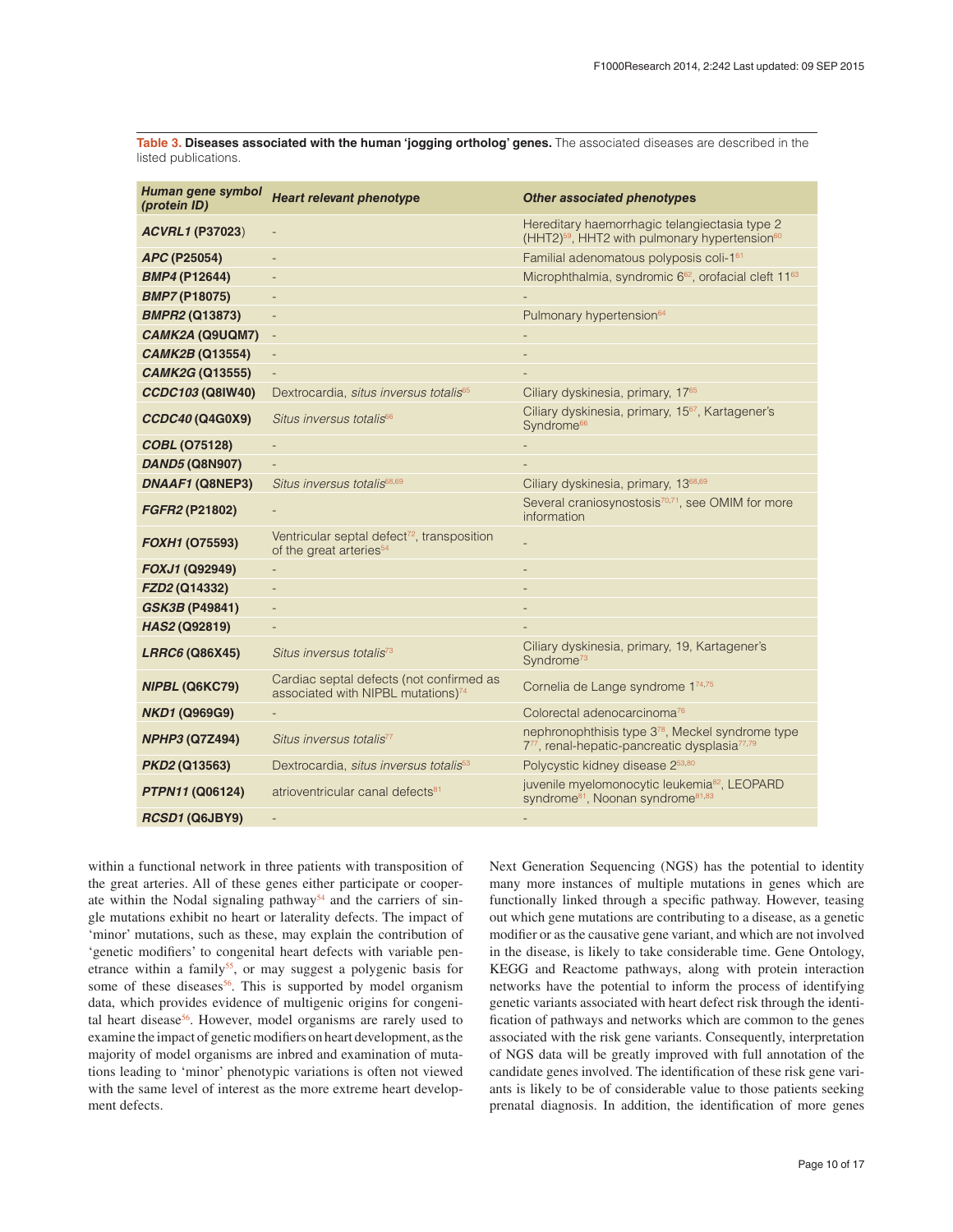<span id="page-10-0"></span>associated with heart defects will also help clarify the conserved and divergent heart development pathways that exist between humans and key model organisms.

#### **Conclusions**

This study demonstrates that full annotation, using GO, of a set of genes known to be associated with early stages of heart development in zebrafish can be used to confirm functional conservation of the role of these genes in a variety of developmental processes. While this study supports the assertion of gene function based on orthology between genes, it also identifies that for some genes there is no direct evidence for their conserved involvement in specific developmental processes through evolution. Consequently, for evolutionary studies, manual annotation of the genome of individual species will be necessary to enable a bioinformatics approach to investigating the evolution of developmental processes.

#### Author contributions

VKK conceived and designed the study, undertook curation of the prioritized human genes, analysed the datasets and drafted the manuscript. DH participated in the design of the study, undertook curation of the prioritized zebrafish genes, and drafted the manuscript. PJT and RB participated in the study design and helped to draft the manuscript. RCL participated in the design of the study, analysed the datasets and drafted the manuscript. All authors read and approved the final manuscript.

#### Competing interests

The authors declare that they have no conflict of interests. VKK is currently employed by *F1000Research*. Her role at the journal does not include any involvement in the pre-publication editorial checks, or with the refereeing process.

#### Grant information

The Cardiovascular GO Annotation Initiative is funded by the British Heart Foundation (SP/07/007/23671 and RG/13/5/30112) and PJT is supported by the British Heart Foundation (RG08/014). The Zebrafish Model Organism Database is funded by the National Human Genome Research Institute (P41 HG002659) of the National Institutes of Health.

*The funders had no role in study design, data collection and analysis, decision to publish, or preparation of the manuscript.*

#### Acknowledgements

Many thanks to Dr. Jim Hu and Dr Mary Dolan for their help with the creation of [Figure 1](#page-6-0) and Dr Fotios Drenos for creating the Venn diagrams in [Figure 2](#page-8-0).

#### **References**

- 1. Bakkers J: **Zebrafish as a model to study cardiac development and human cardiac disease.** *Cardiovasc Res.* 2011; **91**(2): 279–288. **[PubMed Abstract](http://www.ncbi.nlm.nih.gov/pubmed/21602174)** | **[Publisher Full Text](http://dx.doi.org/10.1093/cvr/cvr098)** | **[Free Full Text](http://www.ncbi.nlm.nih.gov/pmc/articles/3125074)**
- 2. Manner J: **The anatomy of cardiac looping: a step towards the understanding of the morphogenesis of several forms of congenital cardiac malformations.** *Clin Anat.* 2009; **22**(1): 21–35. **[PubMed Abstract](http://www.ncbi.nlm.nih.gov/pubmed/18661581)** | **[Publisher Full Text](http://dx.doi.org/10.1002/ca.20652)**
- Schlueter J, Brand T: Left-right axis development: examples of similar and **divergent strategies to generate asymmetric morphogenesis in chick and mouse embryos.** *Cytogenet Genome Res.* 2007; **117**(1–4): 256–267. **[PubMed Abstract](http://www.ncbi.nlm.nih.gov/pubmed/17675867)** | **[Publisher Full Text](http://dx.doi.org/10.1159/000103187)**
- 4. Shiraishi I, Ichikawa H: **Human heterotaxy syndrome from molecular genetics to clinical features, management, and prognosis.** *Circ J.* 2012; **76**(9): 2066–2075. **[PubMed Abstract](http://www.ncbi.nlm.nih.gov/pubmed/22864291)** | **[Publisher Full Text](http://dx.doi.org/10.1253/circj.CJ-12-0957)**
- 5. Ahmad N, Long S, Rebagliati M: **A southpaw joins the roster: the role of the zebrafish nodal-related gene southpaw in cardiac LR asymmetry.** *Trends Cardiovasc Med.* 2004; **14**(2): 43–49. **[PubMed Abstract](http://www.ncbi.nlm.nih.gov/pubmed/15030788)** | **[Publisher Full Text](http://dx.doi.org/10.1016/j.tcm.2003.11.001)**
- 6. Chen JN, van Eeden FJ, Warren KS, *et al.*: **Left-right pattern of cardiac BMP4 may drive asymmetry of the heart in zebrafish.** *Development.* 1997; **124**(21): 4373–4382. **[PubMed Abstract](http://www.ncbi.nlm.nih.gov/pubmed/9334285)** 
	-
- Ferrante MI, Romio L, Castro S, et al.: **Convergent extension movements and ciliary function are mediated by ofd1, a zebrafish orthologue of the human oral-facial-digital type 1 syndrome gene.** *Hum Mol Genet.* 2009; **18**(2): 289–303. **[PubMed Abstract](http://www.ncbi.nlm.nih.gov/pubmed/18971206)** | **[Publisher Full Text](http://dx.doi.org/10.1093/hmg/ddn356)** | **[Free Full Text](http://www.ncbi.nlm.nih.gov/pmc/articles/2638777)**
- 8. Speder P, Petzoldt A, Suzanne M, *et al.*: **Strategies to establish left/right asymmetry in vertebrates and invertebrates.** *Curr Opin Genet Dev.* 2007; **17**(4): 351–358.
- **[PubMed Abstract](http://www.ncbi.nlm.nih.gov/pubmed/17643981)** | **[Publisher Full Text](http://dx.doi.org/10.1016/j.gde.2007.05.008)**
- 9. Lenhart KF, Holtzman NG, Williams JR, *et al.*: **Integration of Nodal and BMP Signals in the Heart Requires FoxH1 to Create Left-Right Differences in Cell Migration Rates That Direct Cardiac Asymmetry.** *PLoS Genet.* 2013; **9**(1): e1003109.

**[PubMed Abstract](http://www.ncbi.nlm.nih.gov/pubmed/23358434)** | **[Publisher Full Text](http://dx.doi.org/10.1371/journal.pgen.1003109)** | **[Free Full Text](http://www.ncbi.nlm.nih.gov/pmc/articles/3554567)** 

10. Baker K, Holtzman NG, Burdine RD: **Direct and indirect roles for Nodal signaling in two axis conversions during asymmetric morphogenesis of the zebrafish** 

**heart.** *Proc Natl Acad Sci U S A.* 2008; **105**(37): 13924–13929. **[PubMed Abstract](http://www.ncbi.nlm.nih.gov/pubmed/18784369)** | **[Publisher Full Text](http://dx.doi.org/10.1073/pnas.0802159105)** | **[Free Full Text](http://www.ncbi.nlm.nih.gov/pmc/articles/2544555)** 

- 11. Rohr S, Otten C, Abdelilah-Seyfried S: **Asymmetric involution of the myocardial field drives heart tube formation in zebrafish.** *Circ Res.* 2008; **102**(2): e12–19. **[PubMed Abstract](http://www.ncbi.nlm.nih.gov/pubmed/18202314)** | **[Publisher Full Text](http://dx.doi.org/10.1161/CIRCRESAHA.107.165241)**
- 12. de Campos-Baptista MI, Holtzman NG, Yelon D, *et al.*: **Nodal signaling promotes the speed and directional movement of cardiomyocytes in zebrafish.** *Dev Dyn.* 2008; **237**(12): 3624–3633. **[PubMed Abstract](http://www.ncbi.nlm.nih.gov/pubmed/18985714)** | **[Publisher Full Text](http://dx.doi.org/10.1002/dvdy.21777)** | **[Free Full Text](http://www.ncbi.nlm.nih.gov/pmc/articles/2632806)**
- 13. Smith KA, Chocron S, von der Hardt S, *et al.*: **Rotation and asymmetric development of the zebrafish heart requires directed migration of cardiac progenitor cells.** *Dev Cell.* 2008; **14**(2): 287–297. **[PubMed Abstract](http://www.ncbi.nlm.nih.gov/pubmed/18267096)** | **[Publisher Full Text](http://dx.doi.org/10.1016/j.devcel.2007.11.015)**
- 14. Francescatto L, Rothschild SC, Myers AL, *et al.*: **The activation of membrane targeted CaMK-II in the zebrafish Kupffer's vesicle is required for left-right asymmetry.** *Development.* 2010; **137**(16): 2753–2762. **[PubMed Abstract](http://www.ncbi.nlm.nih.gov/pubmed/20630945)** | **[Publisher Full Text](http://dx.doi.org/10.1242/dev.049627)**
- 15. Hashimoto H, Rebagliati M, Ahmad N, *et al.*: **The Cerberus/Dan-family protein Charon is a negative regulator of Nodal signaling during left-right patterning in zebrafish.** *Development.* 2004; **131**(8): 1741–1753. **[PubMed Abstract](http://www.ncbi.nlm.nih.gov/pubmed/15084459)** | **[Publisher Full Text](http://dx.doi.org/10.1242/dev.01070)**
- 16. Jopling C, van Geemen D, den Hertog J: **Shp2 knockdown and Noonan/ LEOPARD mutant Shp2-induced gastrulation defects.** *PLoS Genet.* 2007; **3**(12): e225. **[PubMed Abstract](http://www.ncbi.nlm.nih.gov/pubmed/18159945)** | **[Publisher Full Text](http://dx.doi.org/10.1371/journal.pgen.0030225)** | **[Free Full Text](http://www.ncbi.nlm.nih.gov/pmc/articles/2151089)**
- 17. Lee HC, Tsai JN, Liao PY, *et al.*: **Glycogen synthase kinase 3 alpha and 3 beta have distinct functions during cardiogenesis of zebrafish embryo.** *BMC Dev Biol.* 2007; **7**: 93. **[PubMed Abstract](http://www.ncbi.nlm.nih.gov/pubmed/17683539)** | **[Publisher Full Text](http://dx.doi.org/10.1186/1471-213X-7-93)** | **[Free Full Text](http://www.ncbi.nlm.nih.gov/pmc/articles/1988812)**
- 18. Liu DW, Hsu CH, Tsai SM, *et al.*: **A variant of fibroblast growth factor receptor 2 (Fgfr2) regulates left-right asymmetry in zebrafish.** *PLoS One.* 2011; **6**(7): e21793. **[PubMed Abstract](http://www.ncbi.nlm.nih.gov/pubmed/21747958)** | **[Publisher Full Text](http://dx.doi.org/10.1371/journal.pone.0021793)** | **[Free Full Text](http://www.ncbi.nlm.nih.gov/pmc/articles/3128613)**
- 19. Long S, Ahmad N, Rebagliati M: **The zebrafish nodal-related gene southpaw is required for visceral and diencephalic left-right asymmetry.** *Development.* 2003; **130**(11): 2303–2316. **[PubMed Abstract](http://www.ncbi.nlm.nih.gov/pubmed/12702646)** | **[Publisher Full Text](http://dx.doi.org/10.1242/dev.00436)**
- 20. Monteiro R, van Dinther M, Bakkers J, *et al.*: **Two novel type II receptors mediate**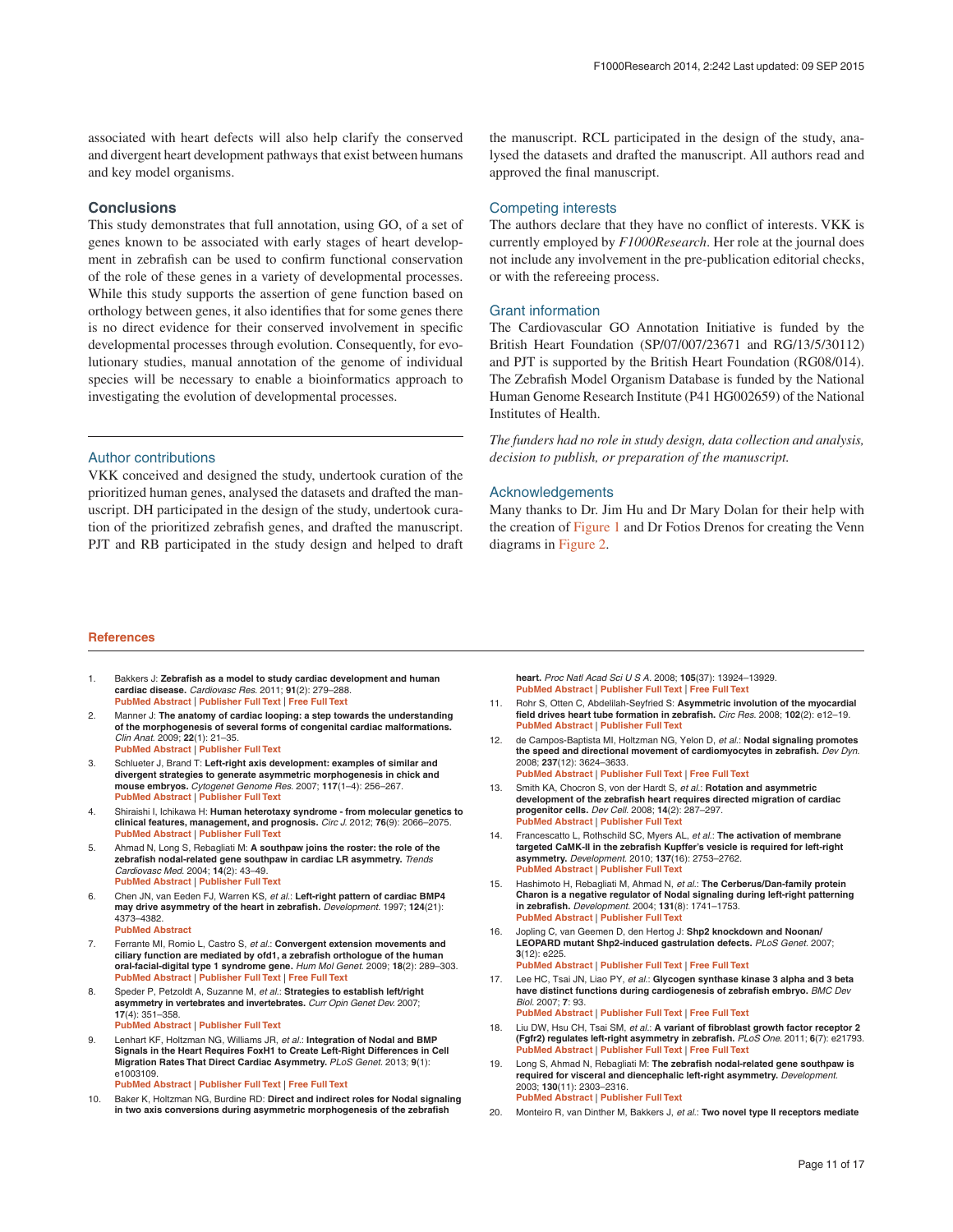<span id="page-11-0"></span>**BMP signalling and are required to establish left-right asymmetry in zebrafish.** *Dev Biol.* 2008; **315**(1): 55–71. **[PubMed Abstract](http://www.ncbi.nlm.nih.gov/pubmed/18222420)** | **[Publisher Full Text](http://dx.doi.org/10.1016/j.ydbio.2007.11.038)** 

- 21. Muto A, Calof AL, Lander AD, *et al.*: **Multifactorial origins of heart and gut defects in nipbl-deficient zebrafish, a model of Cornelia de Lange Syndrome.** *PLoS Biol.* 2011; **9**(10): e1001181. **[PubMed Abstract](http://www.ncbi.nlm.nih.gov/pubmed/22039349)** | **[Publisher Full Text](http://dx.doi.org/10.1371/journal.pbio.1001181)** | **[Free Full Text](http://www.ncbi.nlm.nih.gov/pmc/articles/3201921)**
- 22. Oishi I, Kawakami Y, Raya A, *et al.*: **Regulation of primary cilia formation and left-right patterning in zebrafish by a noncanonical Wnt signaling mediator,<br><b>differight patterning in zebrafish by a** noncanonical Wnt **[PubMed Abstract](http://www.ncbi.nlm.nih.gov/pubmed/17013396)** | **[Publisher Full Text](http://dx.doi.org/10.1038/ng1892)**
- 23. Ravanelli AM, Klingensmith J: **The actin nucleator Cordon-bleu is required for development of motile cilia in zebrafish.** *Dev Biol.* 2011; **350**(1): 101–111. **[PubMed Abstract](http://www.ncbi.nlm.nih.gov/pubmed/21129373)** | **[Publisher Full Text](http://dx.doi.org/10.1016/j.ydbio.2010.11.023)** | **[Free Full Text](http://www.ncbi.nlm.nih.gov/pmc/articles/3022090)**
- 24. Schneider I, Schneider PN, Derry SW, *et al.*: **Zebrafish Nkd1 promotes Dvl degradation and is required for left-right patterning.** *Dev Biol.* 2010; **348**(1): 22–33. **[PubMed Abstract](http://www.ncbi.nlm.nih.gov/pubmed/20858476)** | **[Publisher Full Text](http://dx.doi.org/10.1016/j.ydbio.2010.08.040)** | **[Free Full Text](http://www.ncbi.nlm.nih.gov/pmc/articles/2976797)**
- 25. Tian T, Zhao L, Zhang M, *et al.*: **Both foxj1a and foxj1b are implicated in leftright asymmetric development in zebrafish embryos.** *Biochem Biophys Res Commun.* 2009; **380**(3): 537–542. **[PubMed Abstract](http://www.ncbi.nlm.nih.gov/pubmed/19284996)** | **[Publisher Full Text](http://dx.doi.org/10.1016/j.bbrc.2009.01.111)**
- 26. Zhou W, Dai J, Attanasio M, *et al.*: **Nephrocystin-3 is required for ciliary function in zebrafish embryos.** *Am J Physiol Renal Physiol.* 2010; **299**(1): F55–62. **[PubMed Abstract](http://www.ncbi.nlm.nih.gov/pubmed/20462968)** | **[Publisher Full Text](http://dx.doi.org/10.1152/ajprenal.00043.2010)** | **[Free Full Text](http://www.ncbi.nlm.nih.gov/pmc/articles/2904175)**
- 27. Ashburner M, Ball CA, Blake JA, *et al.*: **Gene ontology: tool for the unification of biology. The Gene Ontology Consortium.** *Nat Genet.* 2000; **25**(1): 25–29. **[PubMed Abstract](http://www.ncbi.nlm.nih.gov/pubmed/10802651)** | **[Publisher Full Text](http://dx.doi.org/10.1038/75556)** | **[Free Full Text](http://www.ncbi.nlm.nih.gov/pmc/articles/3037419)**
- 28. Biben C, Harvey RP: **Homeodomain factor Nkx2-5 controls left/right asymmetric expression of bHLH gene eHand during murine heart development.** *Genes Dev.* 1997; **11**(11): 1357–1369. **[PubMed Abstract](http://www.ncbi.nlm.nih.gov/pubmed/9192865)** | **[Publisher Full Text](http://dx.doi.org/10.1101/gad.11.11.1357)**
- 29. Chen CM, Norris D, Bhattacharya S: **Transcriptional control of left-right patterning in cardiac development.** *Pediatr Cardiol.* 2010; **31**(3): 371–377. **[PubMed Abstract](http://www.ncbi.nlm.nih.gov/pubmed/20054532)** | **[Publisher Full Text](http://dx.doi.org/10.1007/s00246-009-9610-3)**
- 30. Ramsdell AF: **Left-right asymmetry and congenital cardiac defects: getting to the heart of the matter in vertebrate left-right axis determination.** *Dev Biol.* 2005; **288**(1): 1–20. **[PubMed Abstract](http://www.ncbi.nlm.nih.gov/pubmed/16289136)** | **[Publisher Full Text](http://dx.doi.org/10.1016/j.ydbio.2005.07.038)**
- 31. Nakhleh N, Francis R, Giese RA, *et al.*: **High prevalence of respiratory ciliary dysfunction in congenital heart disease patients with heterotaxy.** *Circulation.* 2012; **125**(18): 2232–2242. **[PubMed Abstract](http://www.ncbi.nlm.nih.gov/pubmed/22499950)** | **[Publisher Full Text](http://dx.doi.org/10.1161/CIRCULATIONAHA.111.079780)** | **[Free Full Text](http://www.ncbi.nlm.nih.gov/pmc/articles/3770728)**
- 32. Khodiyar VK, Hill DP, Howe D, *et al.*: **The representation of heart development in the gene ontology.** *Dev Biol.* 2011; **354**(1): 9–17. **[PubMed Abstract](http://www.ncbi.nlm.nih.gov/pubmed/21419760)** | **[Publisher Full Text](http://dx.doi.org/10.1016/j.ydbio.2011.03.011)** | **[Free Full Text](http://www.ncbi.nlm.nih.gov/pmc/articles/3302178)**
- 33. Deegan née Clark JI, Dimmer EC, Mungall CJ: **Formalization of taxon-based constraints to detect inconsistencies in annotation and ontology development.** *BMC Bioinformatics.* 2010; **11**(1): 530. **[PubMed Abstract](http://www.ncbi.nlm.nih.gov/pubmed/20973947)** | **[Publisher Full Text](http://dx.doi.org/10.1186/1471-2105-11-530)** | **[Free Full Text](http://www.ncbi.nlm.nih.gov/pmc/articles/3098089)**
- 34. Eyre TA, Wright MW, Lush MJ, *et al.*: **HCOP: a searchable database of human orthology predictions.** *Brief Bioinform.* 2007; **8**(1): 2–5. **[PubMed Abstract](http://www.ncbi.nlm.nih.gov/pubmed/16951416)** | **[Publisher Full Text](http://dx.doi.org/10.1093/bib/bbl030)**
- 35. Kent WJ: **BLAT--the BLAST-like alignment tool.** *Genome Res.* 2002; **12**(4): 656–664. **[PubMed Abstract](http://www.ncbi.nlm.nih.gov/pubmed/11932250)** | **[Publisher Full Text](http://dx.doi.org/10.1101/gr.229202)** | **[Free Full Text](http://www.ncbi.nlm.nih.gov/pmc/articles/187518)**
- 36. Magrane M, Consortium U: **UniProt Knowledgebase: a hub of integrated protein data.** *Database (Oxford).* 2011; **2011**: bar009.
- **[PubMed Abstract](http://www.ncbi.nlm.nih.gov/pubmed/21447597)** | **[Publisher Full Text](http://dx.doi.org/10.1093/database/bar009)** | **[Free Full Text](http://www.ncbi.nlm.nih.gov/pmc/articles/3070428)**  37. Lowe LA, Yamada S, Kuehn MR: **Genetic dissection of nodal function in patterning the mouse embryo.** *Development.* 2001; **128**(10): 1831–1843.
- **[PubMed Abstract](http://www.ncbi.nlm.nih.gov/pubmed/11311163)**  38. Khodiyar VK, Dimmer EC, Huntley RP, *et al.*: **Fundamentals of gene ontology functional annotation**. In: *Knowledge-based Bioinformatics*. Edited by Alterovitz G, Ramoni M. Boston, Massachusetts: Wiley; 2010; 171–208. **[Publisher Full Text](http://dx.doi.org/10.1002/9780470669716.ch8)**
- 39. Eppig JT, Blake JA, Bult CJ, *et al.*: **The Mouse Genome Database (MGD): comprehensive resource for genetics and genomics of the laboratory mouse.** *Nucleic Acids Res.* 2012; **40**(Database issue): D881–886. **[PubMed Abstract](http://www.ncbi.nlm.nih.gov/pubmed/22075990)** | **[Publisher Full Text](http://dx.doi.org/10.1093/nar/gkr974)** | **[Free Full Text](http://www.ncbi.nlm.nih.gov/pmc/articles/3245042)**
- 40. Binns D, Dimmer E, Huntley R, *et al.*: **QuickGO: a web-based tool for Gene Ontology searching.** *Bioinformatics.* 2009; **25**(22): 3045–3046. **[PubMed Abstract](http://www.ncbi.nlm.nih.gov/pubmed/19744993)** | **[Publisher Full Text](http://dx.doi.org/10.1093/bioinformatics/btp536)** | **[Free Full Text](http://www.ncbi.nlm.nih.gov/pmc/articles/2773257)**
- 41. Srivatsan S, Peng SL: **Cutting edge: Foxj1 protects against autoimmunity and inhibits thymocyte egress.** *J Immunol.* 2005; **175**(12): 7805–7809. **P[ubMed Abstract](http://www.ncbi.nlm.nih.gov/pubmed/16339515)**
- 42. Pan J, You Y, Huang T, *et al.*: **RhoA-mediated apical actin enrichment is required for ciliogenesis and promoted by Foxj1.** *J Cell Sci.* 2007; **120**(Pt 11): 1868–1876. **[PubMed Abstract](http://www.ncbi.nlm.nih.gov/pubmed/17488776)** | **[Publisher Full Text](http://dx.doi.org/10.1242/jcs.005306)**
- 43. Kim HJ, Schleiffarth JR, Jessurun J, *et al.*: **Wnt5 signaling in vertebrate pancreas development.** *BMC Biol.* 2005; **3**: 23. **[PubMed Abstract](http://www.ncbi.nlm.nih.gov/pubmed/16246260)** | **[Publisher Full Text](http://dx.doi.org/10.1186/1741-7007-3-23)** | **[Free Full Text](http://www.ncbi.nlm.nih.gov/pmc/articles/1276788)**
- 44. Nakamura T, Hamada H: **Left-right patterning: conserved and divergent mechanisms.** *Development.* 2012; **139**(18): 3257–3262. **[PubMed Abstract](http://www.ncbi.nlm.nih.gov/pubmed/22912409)** | **[Publisher Full Text](http://dx.doi.org/10.1242/dev.061606)**
- 45. MacGrogan D, Nus M, de la Pompa JL: **Notch signaling in cardiac development and disease.** *Curr Top Dev Biol.* 2010; **92**: 333–365. **[PubMed Abstract](http://www.ncbi.nlm.nih.gov/pubmed/20816401)** | **[Publisher Full Text](http://dx.doi.org/10.1016/S0070-2153(10)92011-5)**
- 46. Abu-Issa R, Kirby ML: **Heart field: from mesoderm to heart tube.** *Annu Rev Cell Dev Biol.* 2007; **23**: 45–68. **[PubMed Abstract](http://www.ncbi.nlm.nih.gov/pubmed/17456019)** | **[Publisher Full Text](http://dx.doi.org/10.1146/annurev.cellbio.23.090506.123331)**
- 47. Skarnes WC, Rosen B, West AP, *et al.*: **A conditional knockout resource for the genome-wide study of mouse gene function.** *Nature.* 2011; **474**(7351): 337–342. **[PubMed Abstract](http://www.ncbi.nlm.nih.gov/pubmed/21677750)** | **[Publisher Full Text](http://dx.doi.org/10.1038/nature10163)** | **[Free Full Text](http://www.ncbi.nlm.nih.gov/pmc/articles/3572410)**
- 48. van der Linde D, Konings EE, Slager MA, *et al.*: **Birth prevalence of congenital heart disease worldwide: a systematic review and meta-analysis.** *J Am Coll Cardiol.* 2011; **58**(21): 2241–2247. **[PubMed Abstract](http://www.ncbi.nlm.nih.gov/pubmed/22078432)** | **[Publisher Full Text](http://dx.doi.org/10.1016/j.jacc.2011.08.025)**
- 49. Kosaki K, Bassi MT, Kosaki R, *et al.*: **Characterization and mutation analysis of human LEFTY A and LEFTY B homologues of murine genes implicated in left-right axis development.** *Am J Hum Genet.* 1999; **64**(3): 712–721. **[PubMed Abstract](http://www.ncbi.nlm.nih.gov/pubmed/10053005)** | **[Publisher Full Text](http://dx.doi.org/10.1086/302289)** | **[Free Full Text](http://www.ncbi.nlm.nih.gov/pmc/articles/1377788)**
- 50. Kosaki R, Gebbia M, Kosaki K, *et al.*: **Left-right axis malformations associated with mutations in ACVR2B, the gene for human activin receptor type IIB.** *Am J Med Genet.* 1999; **82**(1): 70–76. **[PubMed Abstract](http://www.ncbi.nlm.nih.gov/pubmed/9916847)** | **[Publisher Full Text](http://dx.doi.org/10.1002/%28SICI%291096-8628(19990101)82:1<70::AID-AJMG14>3.0.CO;2-Y)**
- 51. Britz-Cunningham SH, Shah MM, Zuppan CW, *et al.*: **Mutations of the Connexin43 gap-junction gene in patients with heart malformations and defects of laterality.** *N Engl J Med.* 1995; **332**(20): 1323–1329. **[PubMed Abstract](http://www.ncbi.nlm.nih.gov/pubmed/7715640)** | **[Publisher Full Text](http://dx.doi.org/10.1056/NEJM199505183322002)**
- 52. Gebbia M, Ferrero GB, Pilia G, *et al.*: **X-linked situs abnormalities result from mutations in ZIC3.** *Nat Genet.* 1997; **17**(3): 305–308. **[PubMed Abstract](http://www.ncbi.nlm.nih.gov/pubmed/9354794)** | **[Publisher Full Text](http://dx.doi.org/10.1038/ng1197-305)**
- 53. Bataille S, Demoulin N, Devuyst O, *et al.*: **Association of PKD2 (polycystin 2) mutations with left-right laterality defects.** *Am J Kidney Dis.* 2011; **58**(3): 456–460. **[PubMed Abstract](http://www.ncbi.nlm.nih.gov/pubmed/21719175)** | **[Publisher Full Text](http://dx.doi.org/10.1053/j.ajkd.2011.05.015)**
- 54. De Luca A, Sarkozy A, Consoli F, *et al.*: **Familial transposition of the great arteries caused by multiple mutations in laterality genes.** *Heart.* 2010; **96**(9): 673–677. **[PubMed Abstract](http://www.ncbi.nlm.nih.gov/pubmed/19933292)** | **[Publisher Full Text](http://dx.doi.org/10.1136/hrt.2009.181685)**
- 55. Rankin J, Auer-Grumbach M, Bagg W, *et al.*: **Extreme phenotypic diversity and nonpenetrance in families with the LMNA gene mutation R644C.** *Am J Med Genet A.* 2008; **146A**(12): 1530–1542. **[PubMed Abstract](http://www.ncbi.nlm.nih.gov/pubmed/18478590)** | **[Publisher Full Text](http://dx.doi.org/10.1002/ajmg.a.32331)**
- 56. Stankunas K, Shang C, Twu KY, *et al.*: **Pbx/Meis deficiencies demonstrate multigenetic origins of congenital heart disease.** *Circ Res.* 2008; **103**(7): 702–709. **[PubMed Abstract](http://www.ncbi.nlm.nih.gov/pubmed/18723445)** | **[Publisher Full Text](http://dx.doi.org/10.1161/CIRCRESAHA.108.175489)** | **[Free Full Text](http://www.ncbi.nlm.nih.gov/pmc/articles/2633052)**

- 57. Lin X, Xu X: **Distinct functions of Wnt/beta-catenin signaling in KV development and cardiac asymmetry.** *Development.* 2009; **136**(2): 207–217. **[PubMed Abstract](http://www.ncbi.nlm.nih.gov/pubmed/19103803)** | **[Publisher Full Text](http://dx.doi.org/10.1242/dev.029561)**
- 58. Slagle CE, Aoki T, Burdine RD: **Nodal-dependent mesendoderm specification requires the combinatorial activities of FoxH1 and Eomesodermin.** *PLoS Genet.* 2011; **7**(5): e1002072. **[PubMed Abstract](http://www.ncbi.nlm.nih.gov/pubmed/21637786)** | **[Publisher Full Text](http://dx.doi.org/10.1371/journal.pgen.1002072)** | **[Free Full Text](http://www.ncbi.nlm.nih.gov/pmc/articles/3102743)**
- 59. Johnson DW, Berg JN, Baldwin MA, *et al.*: **Mutations in the activin receptor-like kinase 1 gene in hereditary haemorrhagic telangiectasia type 2.** *Nat Genet.* 1996; **13**(2): 189–195. **[PubMed Abstract](http://www.ncbi.nlm.nih.gov/pubmed/8640225)** | **[Publisher Full Text](http://dx.doi.org/10.1038/ng0696-189)**
- 60. Trembath RC, Thomson JR, Machado RD, *et al.*: **Clinical and molecular genetic features of pulmonary hypertension in patients with hereditary hemorrhagic telangiectasia.** *N Engl J Med.* 2001; **345**(5): 325–334. **[PubMed Abstract](http://www.ncbi.nlm.nih.gov/pubmed/11484689)** | **[Publisher Full Text](http://dx.doi.org/10.1056/NEJM200108023450503)**
- Groden J, Thliveris A, Samowitz W, et al.: **Identification and characterization of the familial adenomatous polyposis coli gene.** *Cell.* 1991; **66**(3): 589–600. **[PubMed Abstract](http://www.ncbi.nlm.nih.gov/pubmed/1651174)** | **[Publisher Full Text](http://dx.doi.org/10.1016/0092-8674(81)90021-0)**
- 62. Bakrania P, Efthymiou M, Klein JC, *et al.*: **Mutations in BMP4 cause eye brain, and digit developmental anomalies: overlap between the BMP4 and hedgehog signaling pathways.** *Am J Hum Genet.* 2008; **82**(2): 304–319. **[PubMed Abstract](http://www.ncbi.nlm.nih.gov/pubmed/18252212)** | **[Publisher Full Text](http://dx.doi.org/10.1016/j.ajhg.2007.09.023)** | **[Free Full Text](http://www.ncbi.nlm.nih.gov/pmc/articles/2427285)**
- 63. Suzuki S, Marazita ML, Cooper ME, *et al.*: **Mutations in BMP4 are associated with subepithelial, microform, and overt cleft lip.** *Am J Hum Genet.* 2009; **84**(3):  $406 - 411$ . **[PubMed Abstract](http://www.ncbi.nlm.nih.gov/pubmed/19249007)** | **[Publisher Full Text](http://dx.doi.org/10.1016/j.ajhg.2009.02.002)** | **[Free Full Text](http://www.ncbi.nlm.nih.gov/pmc/articles/2667991)**
- 64. Lane KB, Machado RD, Pauciulo MW, *et al.*: **Heterozygous germline mutations in BMPR2, encoding a TGF-beta receptor, cause familial primary pulmonary hypertension.** *Nat Genet.* 2000; **26**(1): 81–84. **[PubMed Abstract](http://www.ncbi.nlm.nih.gov/pubmed/10973254)** | **[Publisher Full Text](http://dx.doi.org/10.1038/79226+J2)**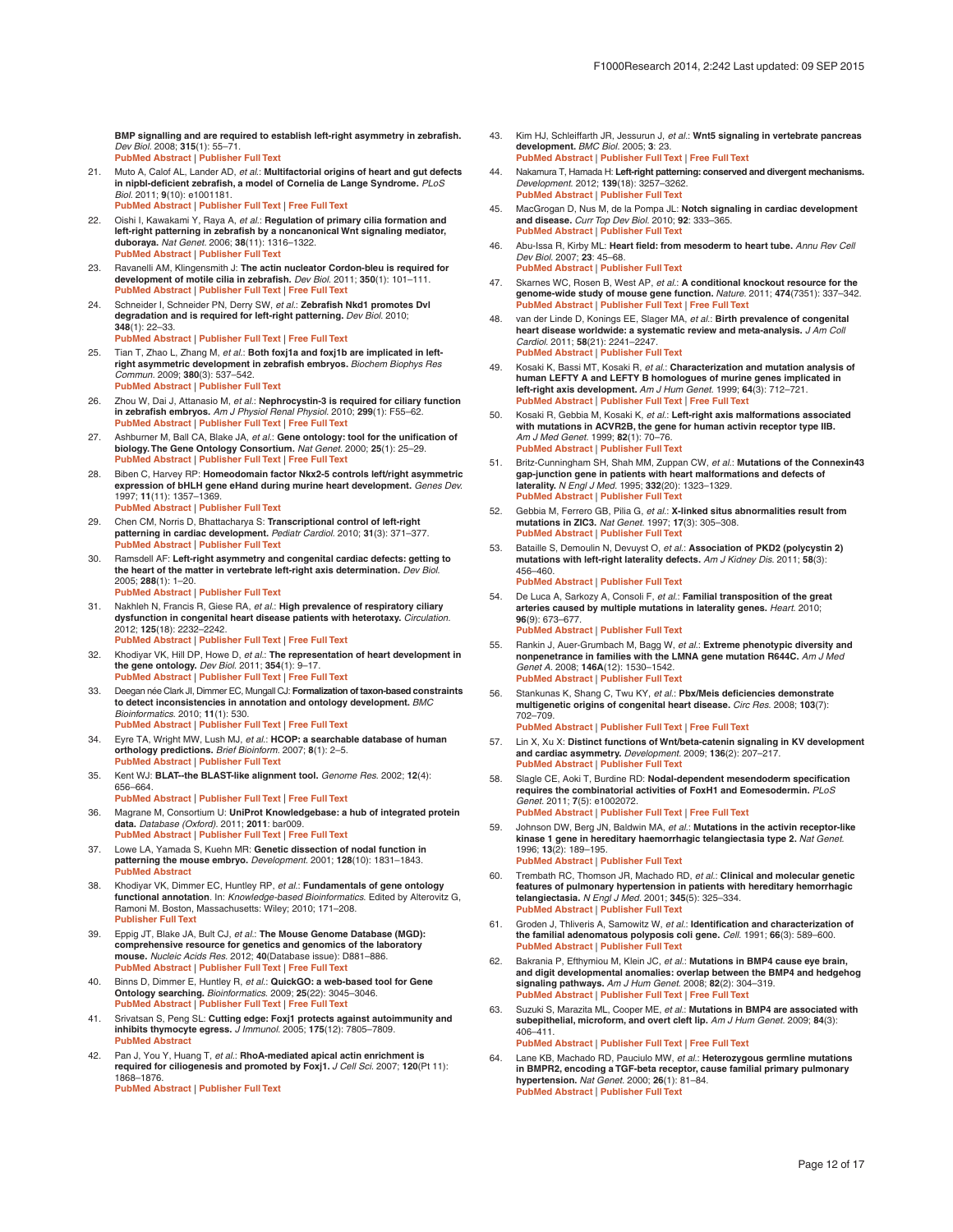- <span id="page-12-0"></span>65. Panizzi JR, Becker-Heck A, Castleman VH, *et al.*: **CCDC103 mutations cause primary ciliary dyskinesia by disrupting assembly of ciliary dynein arms.** *Nat Genet.* 2012; **44**(6): 714–719. **[PubMed Abstract](http://www.ncbi.nlm.nih.gov/pubmed/22581229)** | **[Publisher Full Text](http://dx.doi.org/10.1038/ng.2277)** | **[Free Full Text](http://www.ncbi.nlm.nih.gov/pmc/articles/3371652)**
- 66. Blanchon S, Legendre M, Copin B, *et al.*: **Delineation of CCDC39/CCDC40 mutation spectrum and associated phenotypes in primary ciliary dyskinesia.** *J Med Genet.* 2012; **49**(6): 410–416. **[PubMed Abstract](http://www.ncbi.nlm.nih.gov/pubmed/22693285)** | **[Publisher Full Text](http://dx.doi.org/10.1136/jmedgenet-2012-100867)**
- 67. Becker-Heck A, Zohn IE, Okabe N, *et al.*: **The coiled-coil domain containing protein CCDC40 is essential for motile cilia function and left-right axis formation.** *Nat Genet.* 2011; **43**(1): 79–84. **[PubMed Abstract](http://www.ncbi.nlm.nih.gov/pubmed/21131974)** | **[Publisher Full Text](http://dx.doi.org/10.1038/ng.727)** | **[Free Full Text](http://www.ncbi.nlm.nih.gov/pmc/articles/3132183)**
- 68. Duquesnoy P, Escudier E, Vincensini L, *et al.*: **Loss-of-function mutations in the human ortholog of Chlamydomonas reinhardtii ODA7 disrupt dynein arm assembly and cause primary ciliary dyskinesia.** *Am J Hum Genet.* 2009; **85**(6): 890–896. **[PubMed Abstract](http://www.ncbi.nlm.nih.gov/pubmed/19944405)** | **[Publisher Full Text](http://dx.doi.org/10.1016/j.ajhg.2009.11.008)** | **[Free Full Text](http://www.ncbi.nlm.nih.gov/pmc/articles/2790569)**
- Loges NT, Olbrich H, Becker-Heck A, et al.: Deletions and point mutations of **LRRC50 cause primary ciliary dyskinesia due to dynein arm defects.** *Am J Hum Genet.* 2009; **85**(6): 883–889. **[PubMed Abstract](http://www.ncbi.nlm.nih.gov/pubmed/19944400)** | **[Publisher Full Text](http://dx.doi.org/10.1016/j.ajhg.2009.10.018)** | **[Free Full Text](http://www.ncbi.nlm.nih.gov/pmc/articles/2795801)**
- 70. Reardon W, Winter RM, Rutland P, *et al.*: **Mutations in the fibroblast growth factor receptor 2 gene cause Crouzon syndrome.** *Nat Genet.* 1994; **8**(1): 98–103. **Publisher Full Text**
- 71. Jabs EW, Li X, Scott AF, *et al.*: **Jackson-Weiss and Crouzon syndromes are allelic with mutations in fibroblast growth factor receptor 2.** *Nat Genet.* 1994; **8**(3): 275–279. **[PubMed Abstract](http://www.ncbi.nlm.nih.gov/pubmed/7874170)** | **[Publisher Full Text](http://dx.doi.org/10.1038/ng1194-275)**
- 72. Wang B, Yan J, Mi R, *et al.*: **Forkhead box H1 (FOXH1) sequence variants in ventricular septal defect.** *Int J Cardiol.* 2010; **145**(1): 83–85. **[PubMed Abstract](http://www.ncbi.nlm.nih.gov/pubmed/19525021)** | **[Publisher Full Text](http://dx.doi.org/10.1016/j.ijcard.2009.05.030)**
- 73. Kott E, Duquesnoy P, Copin B, *et al.*: **Loss-of-function mutations in LRRC6, a gene essential for proper axonemal assembly of inner and outer dynein arms, cause primary ciliary dyskinesia.** *Am J Hum Genet.* 2012; **91**(5): 958–964. **[PubMed Abstract](http://www.ncbi.nlm.nih.gov/pubmed/23122589)** | **[Publisher Full Text](http://dx.doi.org/10.1016/j.ajhg.2012.10.003)** | **[Free Full Text](http://www.ncbi.nlm.nih.gov/pmc/articles/3487148)**
- 74. Gillis LA, McCallum J, Kaur M, *et al.*: **NIPBL mutational analysis in 120 individuals with Cornelia de Lange syndrome and evaluation of genotype-phenotype correlations.** *Am J Hum Genet.* 2004; **75**(4): 610–623. **[PubMed Abstract](http://www.ncbi.nlm.nih.gov/pubmed/15318302)** | **[Publisher Full Text](http://dx.doi.org/10.1086/424698)** | **[Free Full Text](http://www.ncbi.nlm.nih.gov/pmc/articles/1182048)**
- 75. Krantz ID, McCallum J, DeScipio C, *et al.*: **Cornelia de Lange syndrome is caused by mutations in NIPBL, the human homolog of Drosophila melanogaster Nipped-B.** *Nat Genet.* 2004; **36**(6): 631–635. **[PubMed Abstract](http://www.ncbi.nlm.nih.gov/pubmed/15146186)** | **[Publisher Full Text](http://dx.doi.org/10.1038/ng1364)**
- 76. Guo J, Cagatay T, Zhou G, *et al.*: **Mutations in the human naked cuticle homolog NKD1 found in colorectal cancer alter Wnt/Dvl/beta-catenin signaling.** *PLoS One.* 2009; **4**(11): e7982. **[PubMed Abstract](http://www.ncbi.nlm.nih.gov/pubmed/19956716)** | **[Publisher Full Text](http://dx.doi.org/10.1371/journal.pone.0007982)** | **[Free Full Text](http://www.ncbi.nlm.nih.gov/pmc/articles/2776356)**
- 77. Bergmann C, Fliegauf M, Bruchle NO, *et al.*: **Loss of nephrocystin-3 function can cause embryonic lethality, Meckel-Gruber-like syndrome, situs inversus, and renal-hepatic-pancreatic dysplasia.** *Am J Hum Genet.* 2008; **82**(4): 959–970. **[PubMed Abstract](http://www.ncbi.nlm.nih.gov/pubmed/18371931)** | **[Publisher Full Text](http://dx.doi.org/10.1016/j.ajhg.2008.02.017)** | **[Free Full Text](http://www.ncbi.nlm.nih.gov/pmc/articles/2427297)**
- 78. Olbrich H, Fliegauf M, Hoefele J, *et al.*: **Mutations in a novel gene, NPHP3, cause adolescent nephronophthisis, tapeto-retinal degeneration and hepatic fibrosis.** *Nat Genet.* 2003; **34**(4): 455–459. **[PubMed Abstract](http://www.ncbi.nlm.nih.gov/pubmed/12872122)** | **[Publisher Full Text](http://dx.doi.org/10.1038/ng1216)**
- 79. Fiskerstrand T, Houge G, Sund S, *et al.*: **Identification of a gene for renal-hepaticpancreatic dysplasia by microarray-based homozygosity mapping.** *J Mol Diagn.* 2010; **12**(1): 125–131. **[PubMed Abstract](http://www.ncbi.nlm.nih.gov/pubmed/20007846)** | **[Publisher Full Text](http://dx.doi.org/10.2353/jmoldx.2010.090033)** | **[Free Full Text](http://www.ncbi.nlm.nih.gov/pmc/articles/2797727)**
- 80. Mochizuki T, Wu G, Hayashi T, *et al.*: **PKD2, a gene for polycystic kidney disease that encodes an integral membrane protein.** *Science.* 1996; **272**(5266): 1339–1342.
- **[PubMed Abstract](http://www.ncbi.nlm.nih.gov/pubmed/8650545)** | **[Publisher Full Text](http://dx.doi.org/10.1126/science.272.5266.1339)**  81. Digilio MC, Conti E, Sarkozy A, *et al.*: **Grouping of multiple-lentigines/LEOPARD and Noonan syndromes on the PTPN11 gene.** *Am J Hum Genet.* 2002; **71**(2): 389–394. **[PubMed Abstract](http://www.ncbi.nlm.nih.gov/pubmed/12058348)** | **[Publisher Full Text](http://dx.doi.org/10.1086/341528)** | **[Free Full Text](http://www.ncbi.nlm.nih.gov/pmc/articles/379170)**
- 82. Tartaglia M, Niemeyer CM, Fragale A, *et al.*: **Somatic mutations in PTPN11 in juvenile myelomonocytic leukemia, myelodysplastic syndromes and acute myeloid leukemia.** *Nat Genet.* 2003; **34**(2): 148–150. **P[ubMed Abstract](http://www.ncbi.nlm.nih.gov/pubmed/12717436)** | **[Publisher Full Text](http://dx.doi.org/10.1038/ng1156)**
- 83. Tartaglia M, Mehler EL, Goldberg R, *et al.*: **Mutations in PTPN11, encoding the protein tyrosine phosphatase SHP-2, cause Noonan syndrome.** *Nat Genet.* 2001; **29**(4): 465–468. **P[ubMed Abstract](http://www.ncbi.nlm.nih.gov/pubmed/11704759)** | **[Publisher Full Text](http://dx.doi.org/10.1038/ng772)**
- 84. Renfro DP, McIntosh BK, Venkatraman A, *et al.*: **GONUTS: the Gene Ontology Normal Usage Tracking System.** *Nucleic Acids Res.* 2012; **40**(Database issue): D1262–D1269. **[PubMed Abstract](http://www.ncbi.nlm.nih.gov/pubmed/22110029)** | **[Publisher Full Text](http://dx.doi.org/10.1093/nar/gkr907)** | **[Free Full Text](http://www.ncbi.nlm.nih.gov/pmc/articles/3245169)**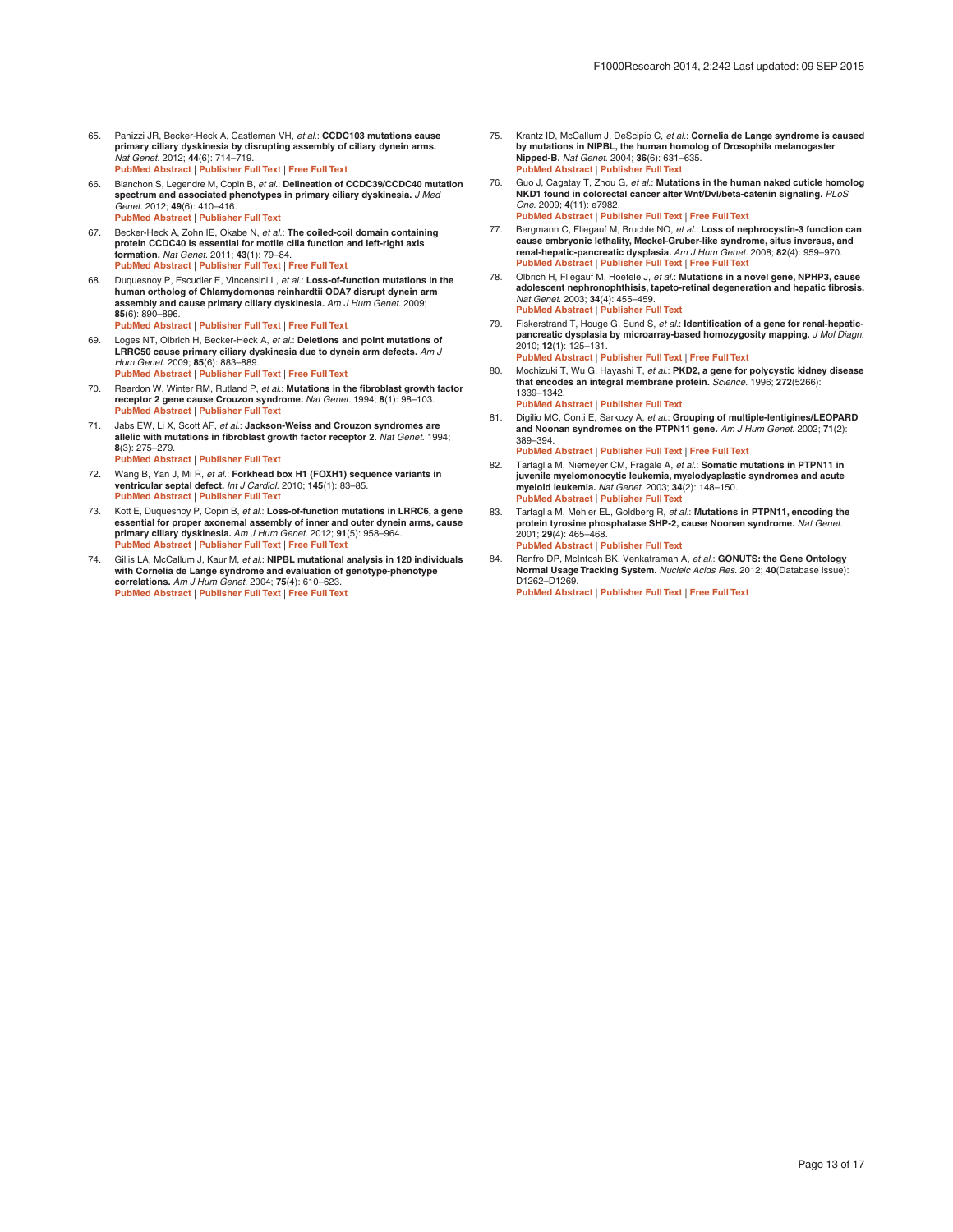# **Open Peer Review**

## **Current Referee Status:**



**Version 2**

Referee Report 12 February 2014

**doi:**[10.5256/f1000research.3844.r3593](http://dx.doi.org/10.5256/f1000research.3844.r3593)

## **Jeroen Bakkers**

Cardiac Development and Genetics, Hubrecht Institute, Utrecht, Netherlands

**I have read this submission. I believe that I have an appropriate level of expertise to confirm that it is of an acceptable scientific standard.**

*Competing Interests:* No competing interests were disclosed.

**Version 1**

Referee Report 29 January 2014

**doi:**[10.5256/f1000research.2891.r3269](http://dx.doi.org/10.5256/f1000research.2891.r3269)



## **Jeroen Bakkers**

Cardiac Development and Genetics, Hubrecht Institute, Utrecht, Netherlands

The title and abstract accurately describes the content of the manuscript.

## **Method:**

The analysis described here is based on the selected 30 genes from literature that are associated with the GO term 'heart jogging'. According to the description by the authors these genes are involved in zebrafish heart jogging, but a better definition would be that these genes affect heart jogging (either direct or indirect). Indeed some of the genes that were included play a role in cilia function and establishment of the left-right axis.

Many more genes have been identified in zebrafish that affect left-right patterning and thus 'heart jogging'. It remains unclear why these were not included in the search. The observation that many zebrafish left-right genes are not associated with the GO term 'cardiac jogging' could be due to annotation issues (e.g. not every authors uses the term 'jogging' for heart laterality defects in zebrafish embryos). This limitation in the design of this study should be discussed more thoroughly.

In addition the authors could make some conclusions about the usefulness of the GO term 'heart jogging' . Although heart jogging is a process specific to zebrafish it is controlled by a conserved left-right

patterning mechanism. However the GO term 'cardiac jogging' is associated with genes that control heart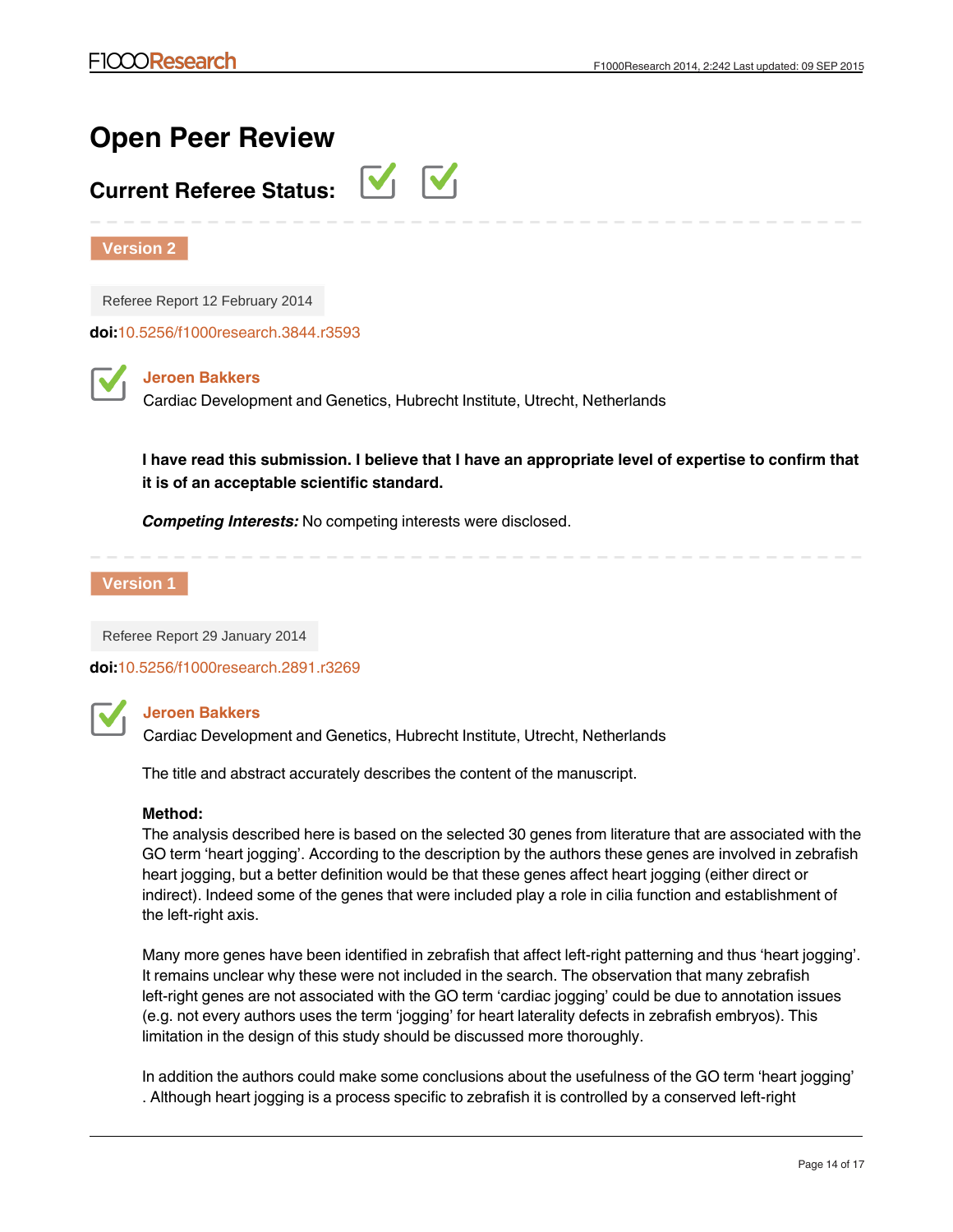patterning mechanism. However the GO term 'cardiac jogging' is associated with genes that control heart morphogenesis and left-right patterning.

**I have read this submission. I believe that I have an appropriate level of expertise to confirm that it is of an acceptable scientific standard.**

*Competing Interests:* No competing interests were disclosed.

Author Response 19 Feb 2014 **Ruth Lovering**, University College London, UK

Dear Jeroen,

Thank you for your comments about our paper.

We have updated the methods, as suggested, to: A list of 30 zebrafish genes that affect heart jogging…

As already described in the methods we only included genes in this list where there was experimental evidence in ZFIN database which confirmed that these genes had an impact on heart jogging in zebrafish. Many genes are likely to be missing from this list because the heart jogging process is often not studied in zebrafish carrying mutations in relevant genes.

We have added the following statement to the methods:

This list does not represent all genes which play a role in heart jogging, as the process of heart jogging is not always studied in zebrafish carrying mutations in relevant genes.

We have not provided a detailed discussion about the GO term 'heart jogging' as we do not want to describe the detail of GO transitivity any further here.

Regards

Ruth

*Competing Interests:* No competing interests were disclosed.

Referee Report 29 November 2013

**doi:**[10.5256/f1000research.2891.r2480](http://dx.doi.org/10.5256/f1000research.2891.r2480)



## **Vincent VanBuren**

Computational Systems Biology, Texas A&M University, Temple, TX, USA

The title is fine, but it would be better if it summarized findings rather than summarized the procedures. The abstract is an adequate summary of the article.

Methods- Generation of the list of zebrafish jogging genes: "*The search identified a further 23*

Required revisions: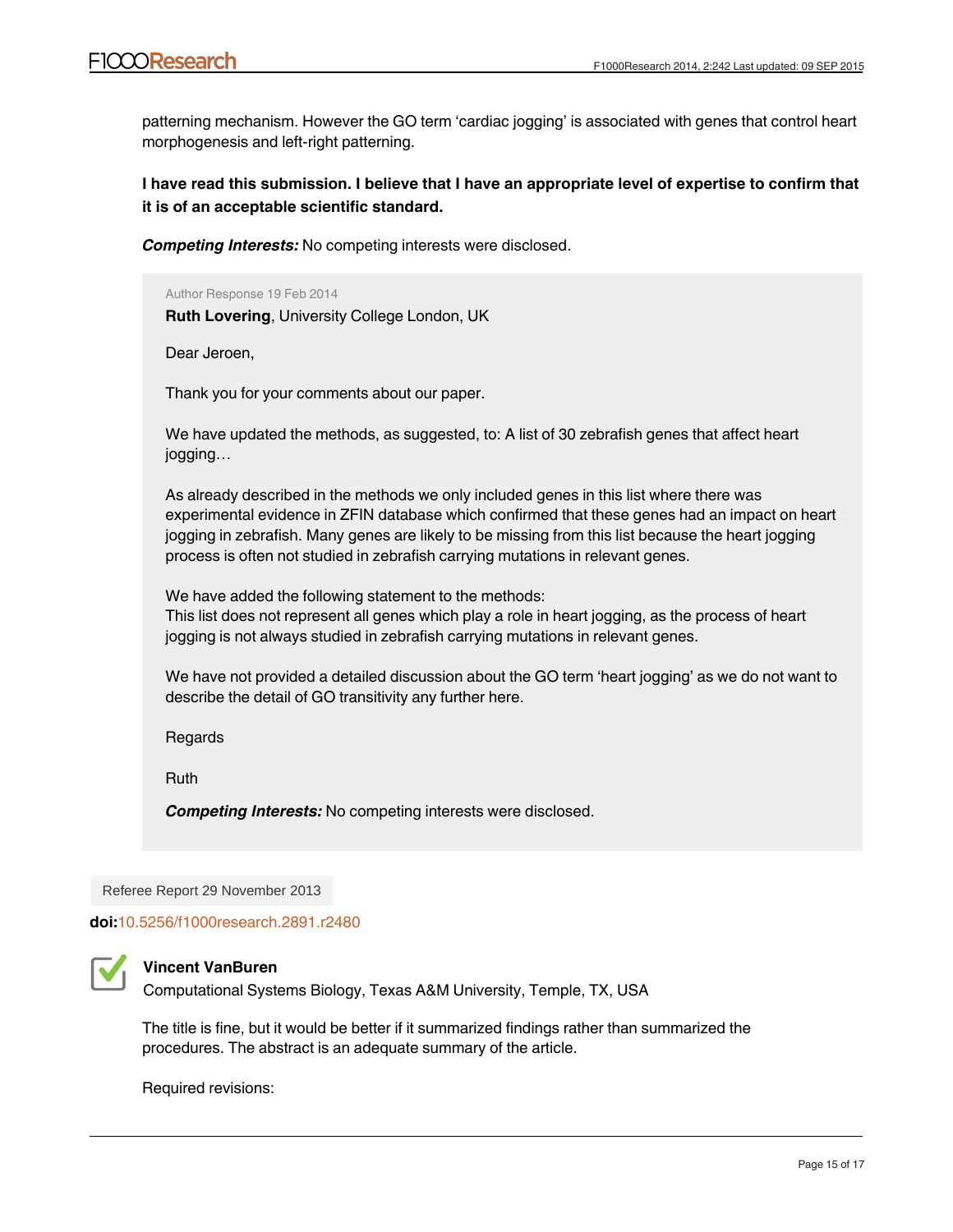- Methods- Generation of the list of zebrafish jogging genes: "*The search identified a further 23 zebrafish genes, however manual review of these publications led to 5 being disregarded, as the evidence for an involvement in heart jogging was not strong enough*." The phrase, "*was not strong enough*" does not provide sufficient detail to make construction of this list reproducible. The details should be provided.
- Discussion- paragraph 4: "*only a few of the 'jogging ortholog' genes, CCDC103, CCDC40, DNAAF1, LRRC6, NPHP3, and PKD2, are associated with heart looping defects, and thus provide evidence which suggests an involvement of these genesis left-right asymmetry determination in the heart*." First, making an assertion that genes are not associated with a particular process requires that high-powered studies were performed to reach a negative conclusion. Does the literature support this? Second, while it is true that eliminating one possibility increases the probability of other explanations, it is not very solid evidence for a particular explanation. The logic of the above statement should be better supported, or the statement should be removed.
- Discussion- paragraph 4: "*However, there are numerous other reasons why there is a poor association of heart defects with the 'jogging ortholog' gene list.*" This should be, "…*numerous other possible reasons*…".

## **I have read this submission. I believe that I have an appropriate level of expertise to confirm that it is of an acceptable scientific standard.**

*Competing Interests:* No competing interests were disclosed.

### Author Response 19 Feb 2014

**Ruth Lovering**, University College London, UK

## Dear Vincent,

Thank you for your helpful comments. We also recognise that since the original search was conducted that there are now an additional 7 other zebrafish genes (Celf1, Cdc14aa, Cdc14b, Dmrt2a, Enpp2, Grem2, Ipar3) with experimental evidence supporting their role in heart jogging ( [Matsui, T.](http://www.ncbi.nlm.nih.gov/pubmed/22899848) *et al.,* 2012; [Clément, A.](http://www.ncbi.nlm.nih.gov/pubmed/23027426) *et al.*, 2012; [Lai, S.L.](http://www.ncbi.nlm.nih.gov/pubmed/23095890) *et al*., 2012; [Müller, I.I.](http://www.ncbi.nlm.nih.gov/pubmed/23223679) *et al.*, 2013)

As this comment will remain associated with this manuscript we will not add a comment about these additional genes to the manuscript itself, but we will revise the manuscript as follows:

## **Methods - Generation of the list of zebrafish jogging genes section:**

To make it clearer how this list of zebrafish jogging genes was generated we will replace part of this section with the following:

"*A list of 30 zebrafish heart jogging genes was compiled using a variety of approaches. Twelve zebrafish proteins were identified as they were already annotated to the 'heart jogging' GO terms, the remaining 18 proteins were then identified using the ZFIN ([http://zfin.org/\)](http://zfin.org/) Site Search, with the search phrase 'heart jogging', and filtering using the 'Expression/Phenotypes' category. This search retrieves figures from papers that have 'heart jogging' in the figure legend, and thus are likely to be describing specific zebrafish genes (and proteins) involved in this process. Many of these genes had not not yet been curated with GO terms. Each of the papers identified in this way*

*were reviewed; of the 23 zebrafish genes identified in these papers five (Bmpr1aa, Tbx1,*